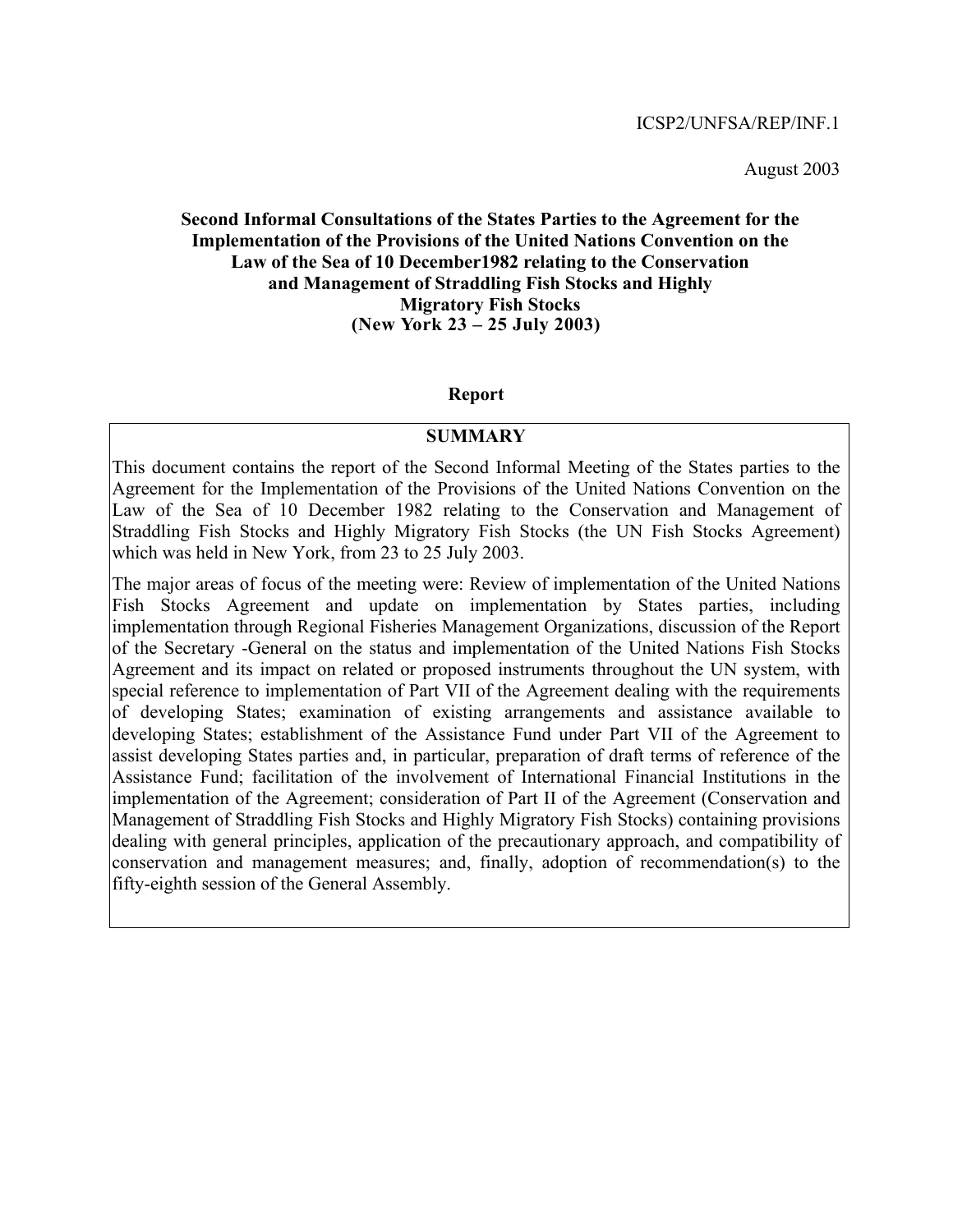# **Contents**

| $I_{\cdot}$ |                                               |                                                                                                                                     | Paragraphs<br>$1 - 5$ | Pages<br>3                                 |
|-------------|-----------------------------------------------|-------------------------------------------------------------------------------------------------------------------------------------|-----------------------|--------------------------------------------|
| II.         |                                               |                                                                                                                                     | $6 - 10$              | 4                                          |
|             | $\mathbf{A}$ .<br>B.<br>$\mathcal{C}$ .<br>D. | Opening of the second informal consultations                                                                                        | 6<br>7<br>$8-9$<br>10 | $\overline{4}$<br>$\overline{4}$<br>4<br>4 |
| III.        |                                               |                                                                                                                                     | $11 - 15$             | $5 - 15$                                   |
|             | A.<br><b>B.</b>                               | Review of the Implementation of the UN<br>Report of the Secretary-General on the status<br>and implementation of the UN Fish Stocks | $11 - 33$             | $5-9$                                      |
|             | $\mathcal{C}$ .                               | Establishment of the Assistance Fund under<br>Part VII of the Agreement to assist                                                   | 34-35                 | 9                                          |
|             | D.                                            | Consideration of Part II of the UN Fish                                                                                             | 36-48                 | $9 - 11$                                   |
|             |                                               |                                                                                                                                     | $49 - 61$             | $11 - 15$                                  |
| IV.         | Information on upcoming related meetings      |                                                                                                                                     | $71 - 76$             | 15                                         |
|             |                                               | Dates and venue of next informal meeting of                                                                                         | 76                    | 15                                         |
| V.          |                                               | Adoption of Recommendation(s) to the fifty-eighth                                                                                   | 77                    | 16                                         |
|             |                                               |                                                                                                                                     |                       | 17-22                                      |
| Annex I     |                                               | Agenda of the Second informal consultations<br>23-25 July 2003, United Nations, New York                                            |                       | 17                                         |
| Annex II    |                                               | Terms of Reference for the establishment of<br>an Assistance Fund under Part VII of the<br>United Nations Fish Stocks Agreement     |                       | 18-21                                      |
| Annex III   |                                               | Proposed language for inclusion in the<br>fifty-eighth United Nations General                                                       |                       | 22                                         |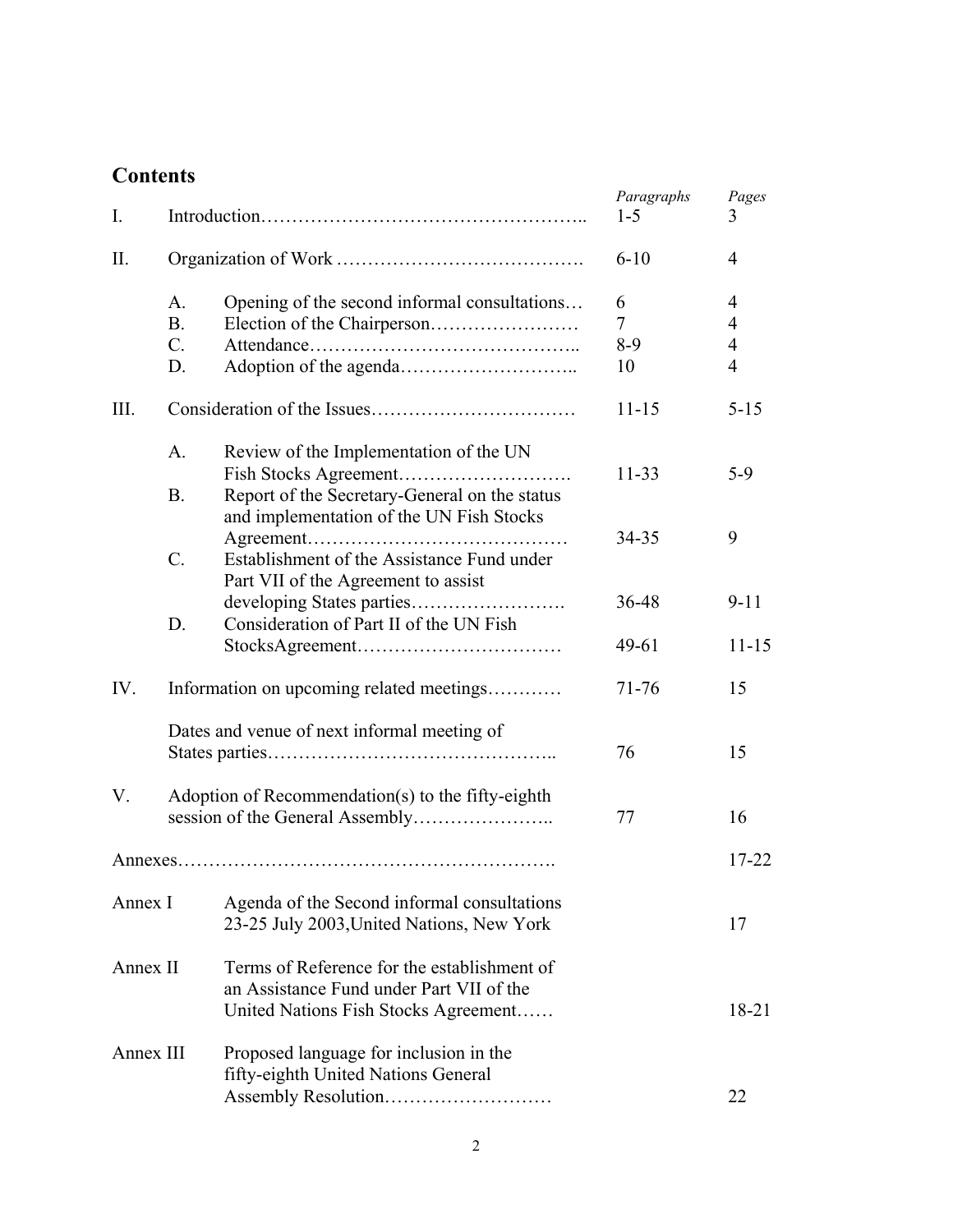## **I. INTRODUCTION**

1. Following the entry into force of the UN Fish Stocks Agreement on 11 December 2001, the Secretary-General convened an Informal Meeting of the States parties to the UN Fish Stocks Agreement, which was held in New York, from 30 to 31 July 2002.

2. Subsequently, in its resolution 57/143, para.17 of 12 December 2002, the General Assembly recalled paragraph 6 of its resolution  $56/13$  $56/13$  $56/13$ ,<sup>1</sup> and requested the Secretary-General to convene a second round of informal consultations with States that had either ratified or acceded to the Agreement, for the purposes and objectives of considering the national, regional, subregional and global implementation of the Agreement, and making any appropriate recommendation to the General Assembly.

3. In paragraph 15 of resolution 57/143, the Assembly urged States parties to the Agreement to develop detailed terms of reference for the Part VII fund, and requested that the following activities be considered for early implementation through the Part VII fund:

(*a*) Facilitating the participation of developing States parties in relevant regional and subregional fisheries management organizations and arrangements;

(*b*) Assisting with travel costs associated with the participation of developing States parties in meetings of relevant global organizations;

(*c*) Supporting ongoing and future negotiations to establish new regional or subregional fisheries management organizations and arrangements in areas where such bodies are not currently in place, and to strengthen existing subregional and regional fisheries management organizations and arrangements;

(*d*) Building capacity for activities in key areas such as monitoring, control and surveillance, data collection and scientific research;

(*e*) Exchanging information and experience on the implementation of the Agreement;

(*f*) Assisting with human resources development and technical assistance;

4. The Assembly also emphasized the importance of outreach to potential donor organizations to contribute to the programme of assistance (paragraph 16 of resolution 57/143).

5. Finally, in paragraph 19 of resolution 57/143, the Assembly requested the Secretary-General to develop, in consultation with the Food and Agriculture Organization of the United Nations, a voluntary survey to solicit information from States parties and other States that may wish to participate, as well as regional and subregional fisheries management organizations and arrangements, on activities related to the implementation of provisions of the Agreement, similar to the survey currently in use by the Food and Agriculture Organization of the United Nations concerning implementation of the Code of Conduct for Responsible Fisheries, with a view to encouraging through this mechanism a greater exchange of information with regard to implementation of the Agreement, and to include the results of the survey in the report of the Secretary-General to the General Assembly at its fifty-eighth session, on the understanding that such a report will also be available to the second round of informal consultations of States parties for their consideration.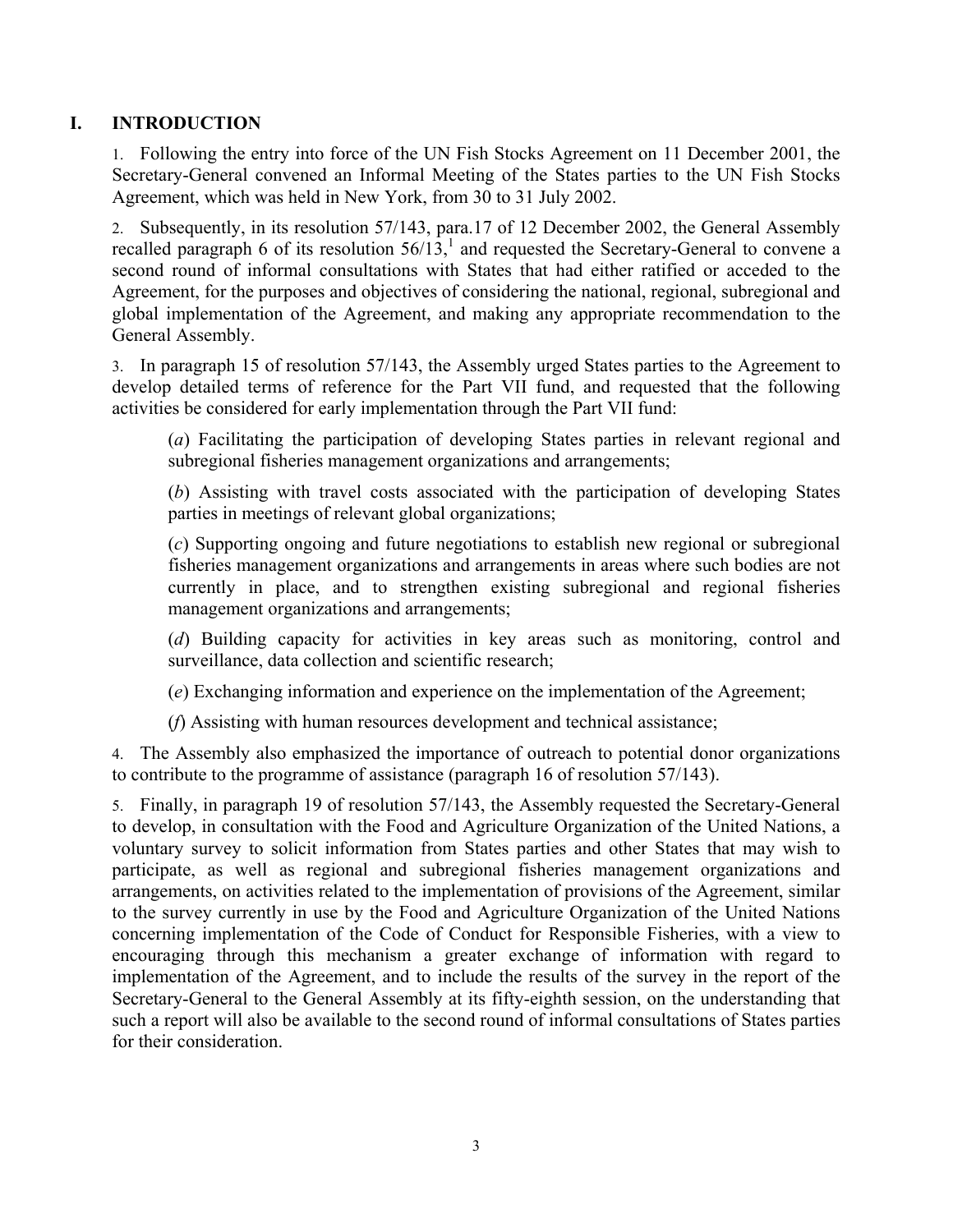## **II. ORGANIZATION OF WORK**

## **A. Opening of the second informal consultations**

6. The Director of the Division for Ocean Affairs and the Law of the Sea, Mrs. Annick de Marffy, opened the second Informal Meeting of the States parties.

## **B. Election of the Chairperson**

7. The second Informal Meeting elected Mr. David Balton, Director, Office of Marine Conservation, Department of State (United States of America) as the Chairperson of the Informal Meeting of the States parties by acclamation.

## **C. Attendance**

8. Representatives of the following States parties participated in the meeting: Australia, Barbados, Brazil, Canada, Cyprus, Fiji, Iceland, Iran (Islamic Republic of), Malta, Marshall Islands, Micronesia (Federated States of), Namibia, Nauru, New Zealand, Norway, Papua New Guinea, Russian Federation, Samoa, Tonga, Ukraine, United Kingdom of Great Britain and Northern Ireland, United States of America, and Uruguay.

9. Observers of the following States, United Nations specialized agencies, programmes and bodies, and intergovernmental and non-governmental organizations attended the meeting:

(a) Argentina, Austria, Benin, Colombia, Chile, China, Democratic People's Republic of Korea, Denmark, European Community, Finland, Gambia, Germany, Ghana, Holy See, India, Indonesia, Italy, Jamaica, Japan, Lebanon, Madagascar, Malaysia, Mexico, Mozambique, Nepal, Oman, Peru, Portugal, Republic of Korea, Slovenia, Spain, Timor-Leste, Tuvalu, United Republic of Tanzania, Venezuela and Viet Nam;

(b) United Nations specialized agencies, programmes and bodies: Food and Agriculture Organization of the United Nations (FAO), and the World Bank;

(c) Other intergovernmental organizations: Commonwealth Secretariat, and International Union for the Conservation of Nature and Natural Resources;

(d) Subregional and Regional Fisheries Management Organizations and Arrangements: Comisión Permanente del Pacifico Sur (CPPS), Organización Latinoamericana de Desarrollo Pesquero (Oldepesca);

(e) Non-governmental organizations: Center for International Environment Law (CIEL), Greenpeace International, International Collective in Support of Fishworkers (ICSF), Japan Fisheries Association, National Audubon Society (Living Oceans Program), Natural Resources Defense Council.

## **D. Adoption of the agenda**

10. The Informal Meeting considered the provisional agenda of the meeting. Following minor modifications, the meeting adopted its agenda as contained in Annex I.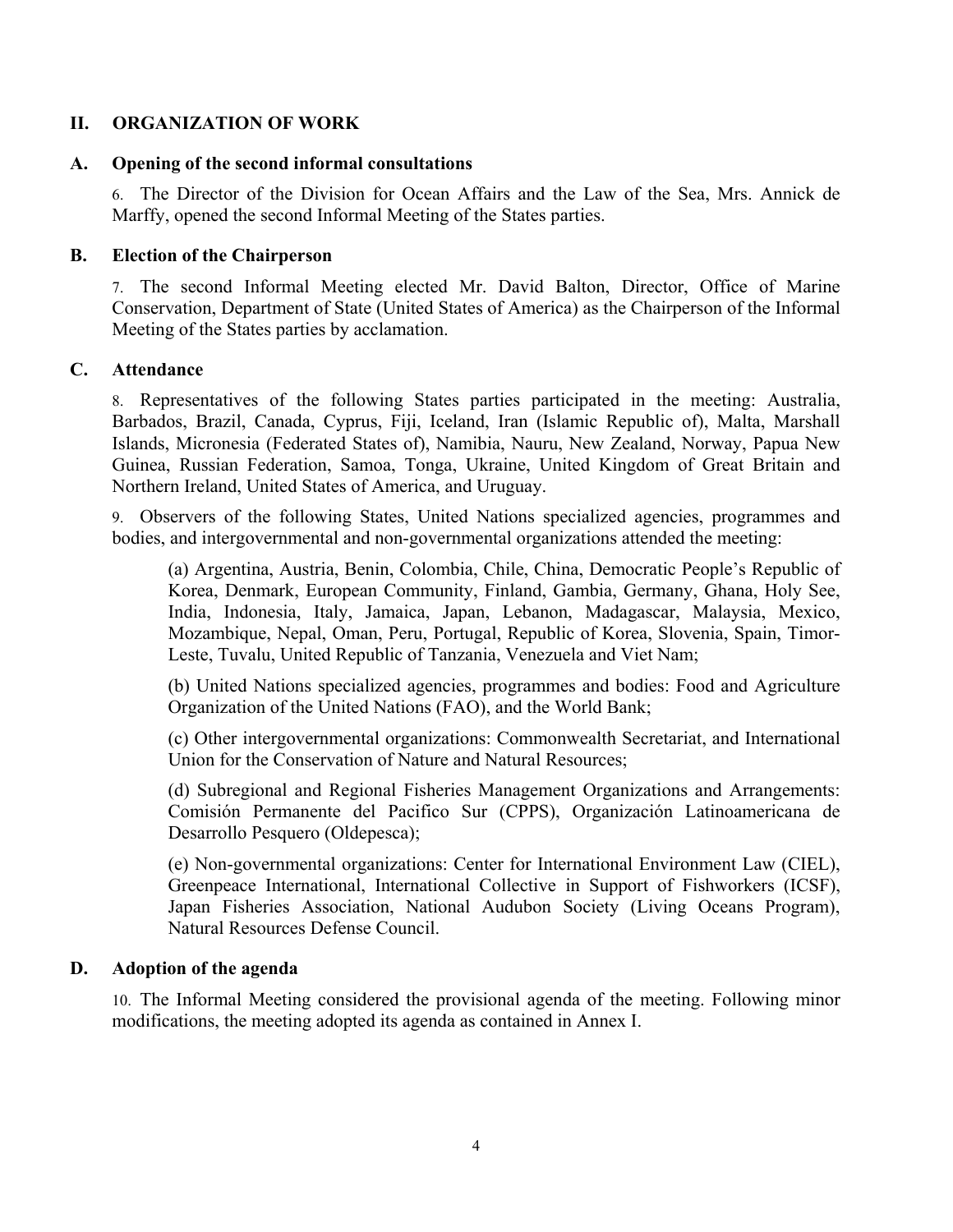## **III. CONSIDERATION OF THE ISSUES**

**A. Review of the Implementation of the Agreement for the Implementation of the Provisions of the United Nations Convention on the Law of the Sea of 10 December 1982 relating to the Conservation and Management of Straddling Fish Stocks and Highly Migratory Fish Stocks (UN Fish Stocks Agreement)** 

11. A number of States Parties made statements of a general nature and provided information on measures taken at the national level and regional levels to implement the provisions of the Fish Stocks Agreement. Among other things, they referred to national legislation, as well as to regional initiatives adopted in order to further the implementation of the Agreement and to conserve and manage threatened fish stocks. A number of delegations underscored that their domestic fisheries legislation had been modelled with a view to implementing the Fish Stocks Agreement. In addition to efforts to conserve and manage fisheries, and implementation of principles such as the precautionary approach and avoidance of incidental by-catch, such legislation was set up so as to ensure that these States met also their international obligations, with respect to control of their vessels on the high seas.

12. Regarding other aspects of the implementation of the Agreement, all delegations stressed the importance of capacity-building in developing countries in order to allow them to give effect to their rights and obligations under the Agreement. A number of delegations also underlined the special needs in this respect of small-island developing countries, as well as those of the leastdeveloped countries.

13. Delegations agreed that the establishment of an Assistance Fund under the terms of Part VII of the Fish Stocks Agreement, as called for in UNGA resolution 57/143, along with the elaboration of the terms of reference for such a fund, would significantly contribute toward enhancing the capacities of developing countries at both the national and regional levels.

14. Many delegations were of the opinion that a major element in the effective implementation of the Agreement was to ensure that flag States fulfilled their responsibilities to control the fishing activities of vessels registered in their territories. They pointed out that the concept of "genuine link" between flag States and their vessels needed strict scrutiny and clarification in the context of conservation and management of fisheries and that this issue was in need of greater attention by the international community. In that context, a number of delegations said that although States could adopt a number of effective measures as part of their port State control, flag States still bore the key responsibility with respect to their vessels' compliance with conservation and management measures adopted at the international level. In this regard, a number of delegations noted the problems related to illegal, unreported and unregulated fishing (IUU fishing), which undermined the provisions of the Fish Stocks Agreement. They stressed the need for the prevention of IUU fishing, especially in high seas areas adjacent to areas under national jurisdiction, and for effective enforcement of fisheries conservation and management measures.

15. A number of delegations highlighted the important role that Regional Fisheries Management Organizations (RFMOs) played in the implementation of the Fish Stocks agreement, particularly in meeting the requirements of developing countries. Again, the particular needs of small-island developing States, as well as the least-developed countries were emphasized in this respect, particularly with regard to capacity-building and resource development. On the other hand, concern was expressed that a number of RFMOs do not appear to have applied the precautionary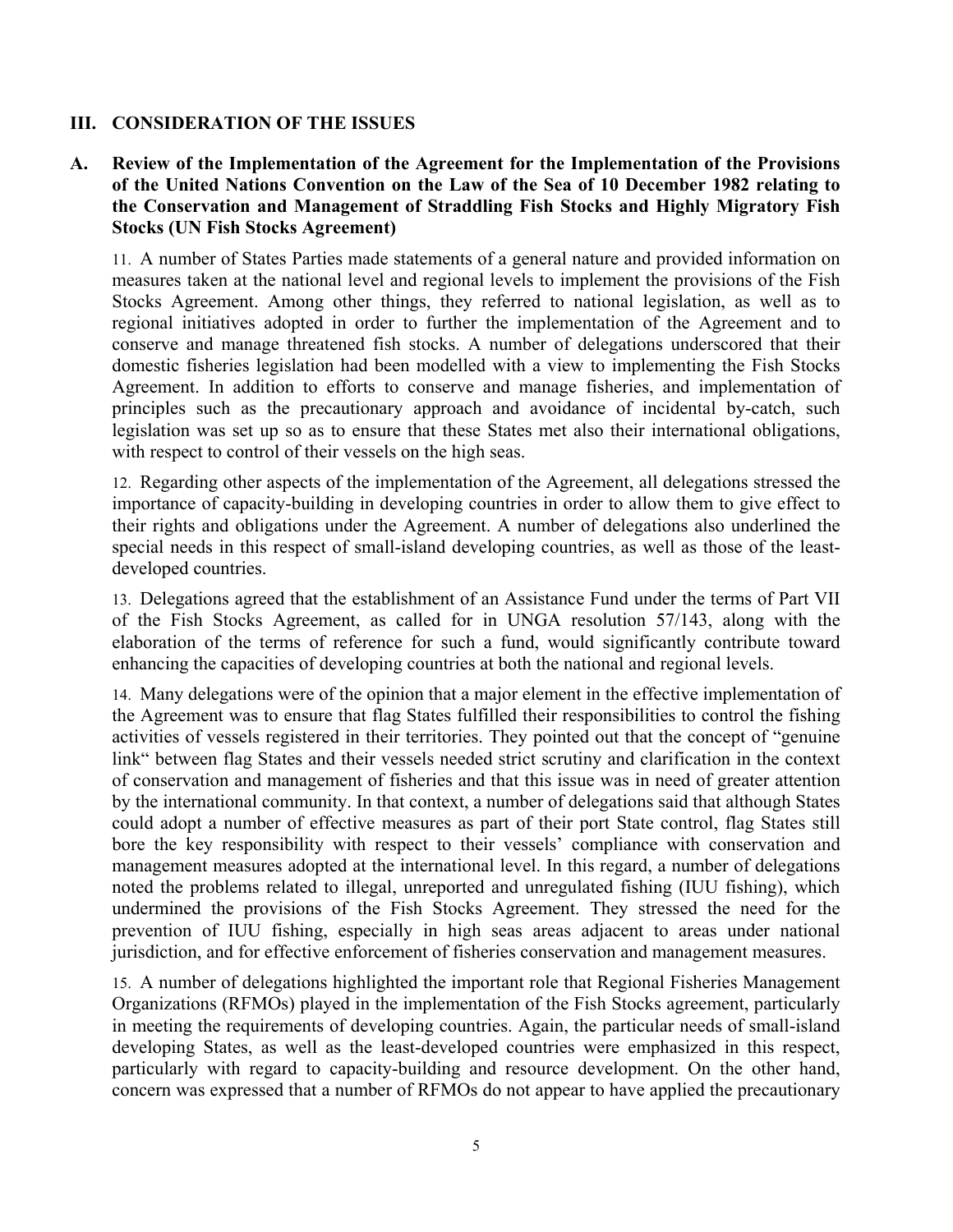approach or taken measures to minimize the adverse impact of fisheries on associated and dependent species.

16. In addition to the problems in the implementation of the Agreement owing to, inter alia, the lack of capacity, the prevalence of IUU fishing and excess fishing capacity, several delegations identified other constraints, such as the costs related to the servicing of an increasing number of RFMOs, the need to ensure accurate information on the conservation and management measures adopted by them, the need for consistency in data collection and data management for fleets operating in different regions and the obligation to satisfy various data collection requirements from RFMOs, as well as costs associated with effective control over vessels operating at great distances for their home ports.

17. Most delegations, however, stressed that the implementation of the Agreement, either at the national level or through RFMOs, had to take into account those areas under national jurisdiction, in view of the fact that statistics indicated that more than 90 per cent of fish are taken in such areas. In this connection, a number of delegations provided information on measures they had taken at the national level. They also indicated that RFMOs should undertake their best efforts to assist States Parties with fisheries conservation and management in general, and with the problem of IUU fishing in particular.

18. The representative of Fiji, speaking on behalf of States Parties that were members of the Pacific Islands Forum, stressed that they were highly committed to the Fish Stocks Agreement and its principles. In that connection, she drew attention to the adoption of the Convention on the Conservation and Management of Highly Migratory Fish Stocks in the Western and Central Pacific Ocean, which was an expression of support of Pacific Island Forum countries for the principles of conservation and sustainable management of these critically important resources. The delegate stated that the Pacific Islands Forum reiterated its invitation to distant water fishing nations to make every effort to join the parties to that Convention and to give practical effect to that important regional instrument.

19. The representative of New Zealand informed the meeting that her country had taken a comprehensive approach to the implementation of the Agreement, the legal basis of which is provided by the New Zealand Fisheries Act 1996, as amended in 1999. The Act implemented principles contained in the Agreement, such as long-term sustainability of fisheries, the precautionary approach, assessment of the impact of fishing on the environment, and avoidance of incidental catches. The 1999 amendment introduced a high seas permit to be issued to vessels flying the flag of New Zealand, supported by a mandatory use of a satellite-based vessel monitoring system and, where necessary, observer coverage. The permit was aimed at ensuring compliance by vessels with flag State international obligations in relation to high seas fishing. New Zealand nationals who chose to fly the flag of another State were restricted in their choice to flags of States that were parties either to the UN Fish Stocks Agreement, the FAO Compliance Agreement or member of the relevant RFMO in the areas of competence of which, fishing operations would be conducted.

20. The representative of Marshall Islands said that the implementation of the Fish Stocks Agreement was a matter of national priority for his country, particularly with respect to the sustainable management of tuna and other highly migratory fish stocks. A number of measures had been taken at the national level to give effect to the Agreement, including the implementation of a National Vessel Monitoring System, the placing of strict limits on the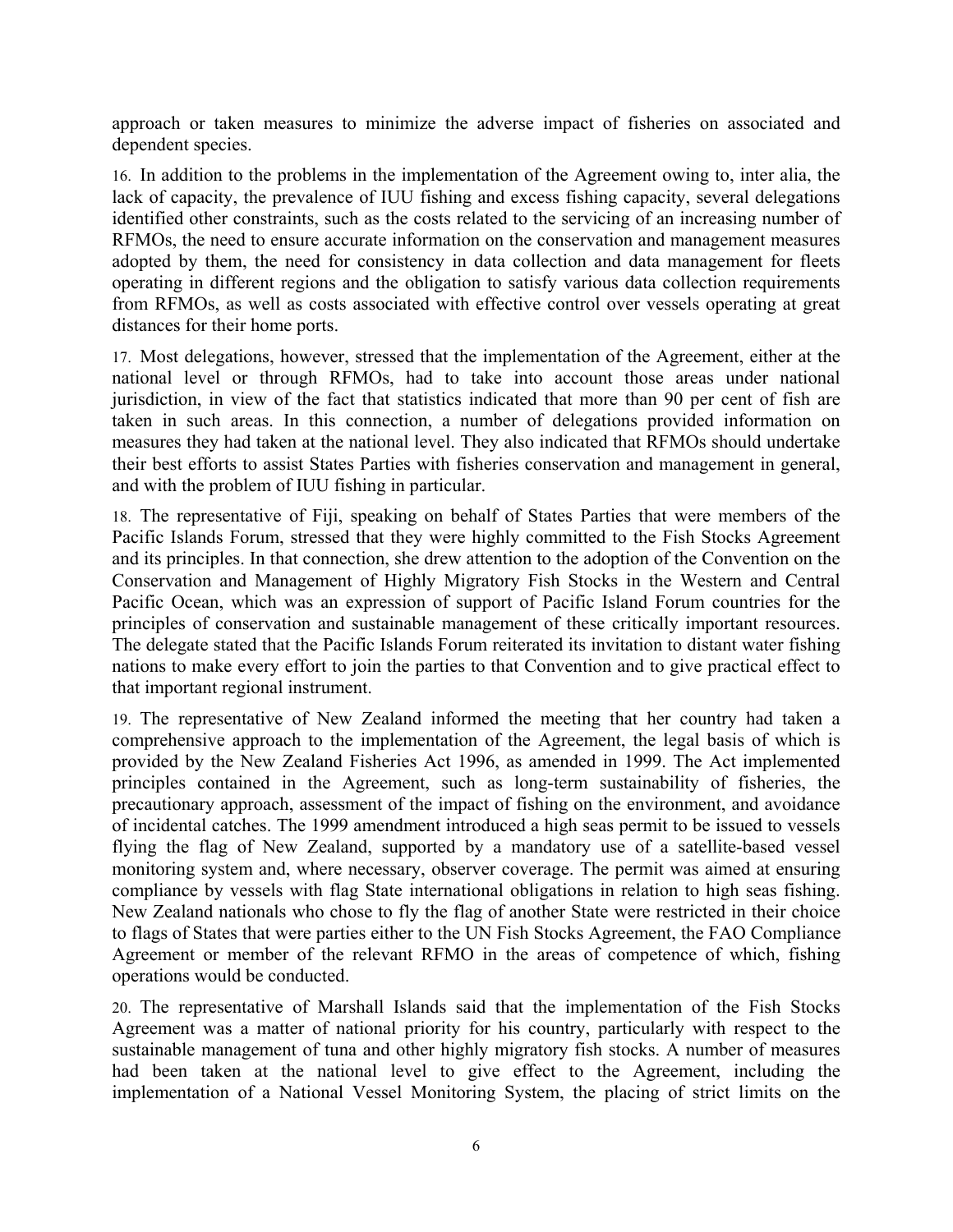number of licenses issued to foreign fishing nations, and the implementation of new minimum terms and conditions for fishing access in the Marshall Islands.

21. He noted that his country was gravely concerned with IUU fishing within its exclusive economic zone (EEZ), which undermined the livelihood of the people that depended on these resources as their primary means of survival. In that respect, he emphasized that regional and international cooperation ought to focus on means to solve this problem. He further emphasized the role of regional fisheries management organizations in assisting small island developing countries such as the Marshall Islands, particularly in providing capacity-building and overcoming resource constraints. It was only through such regional organizations that countries such as his were able to pursue the implementation of comprehensive fisheries management arrangements.

22. The representative of Ukraine indicated that his country, as a geographically disadvantaged State bordering a sea that was poor in living resources and suffering from the depletion of fish stocks in its EEZ, placed a special emphasis on the problem of IUU fishing. All States should apply effective measures for the conservation, management and exploitation of fish stocks in order to protect living resources and preserve the marine environment. This was all the more important when one takes into account that 90 per cent of the world's fisheries fall within areas under national jurisdiction.

23. The delegate also informed the consultations about new fisheries legislation which had been adopted by Ukraine on the basis of the provisions and principles of the Fish Stocks Agreement. He said that further practical steps to implement the provisions of the Agreement were being planned, including the adoption of legislation that would enhance the role of the flag State in the conduct of high seas fishing and increase the responsibility of vessel owners.

24. The representative of the United States of America stated that the United States had domestically enacted a number of laws in the area of fishery conservation and management. The primary legislation in this area was the Magnuson-Stevens Fishery Conservation and Management Act, as amended by the Sustainable Fisheries Act of 1996. Provisions of this law require the identification of over-fished stocks and the development of rebuilding plans for such fisheries. These and other measures seek to implement the precautionary approach by specifying objectives and measurable criteria for determining the status of fisheries. The activities of U.S. fishermen are further monitored through the High Seas Fishing Compliance Act, which seeks to ensure that U.S. fishing activities outside of U.S national jurisdiction are compatible with relevant regional fisheries management organizations (RFMOs') conservation and management measures. In particular, regulations promulgated under this Act require all U.S. flagged vessels fishing on the high seas to obtain a permit authorizing such fishing, refrain from fishing in a manner inconsistent with any internationally-agreed conservation and management measures recognized by the United States, display approved vessel markings and provide data on catch and effort.

25. The United States has also adopted domestic legislation to implement in areas under its national jurisdiction measures adopted by RFMO conventions to which it was a party. These laws worked in concert to provide a strong basis for the implementation of the United Nations Fish Stocks Agreement, as well as provide support to various initiatives taken within the FAO.

26. Non-State Parties, attending as observers, also made statements of a general nature on fisheries matters and, more significantly, on measures taken at their national level. The observer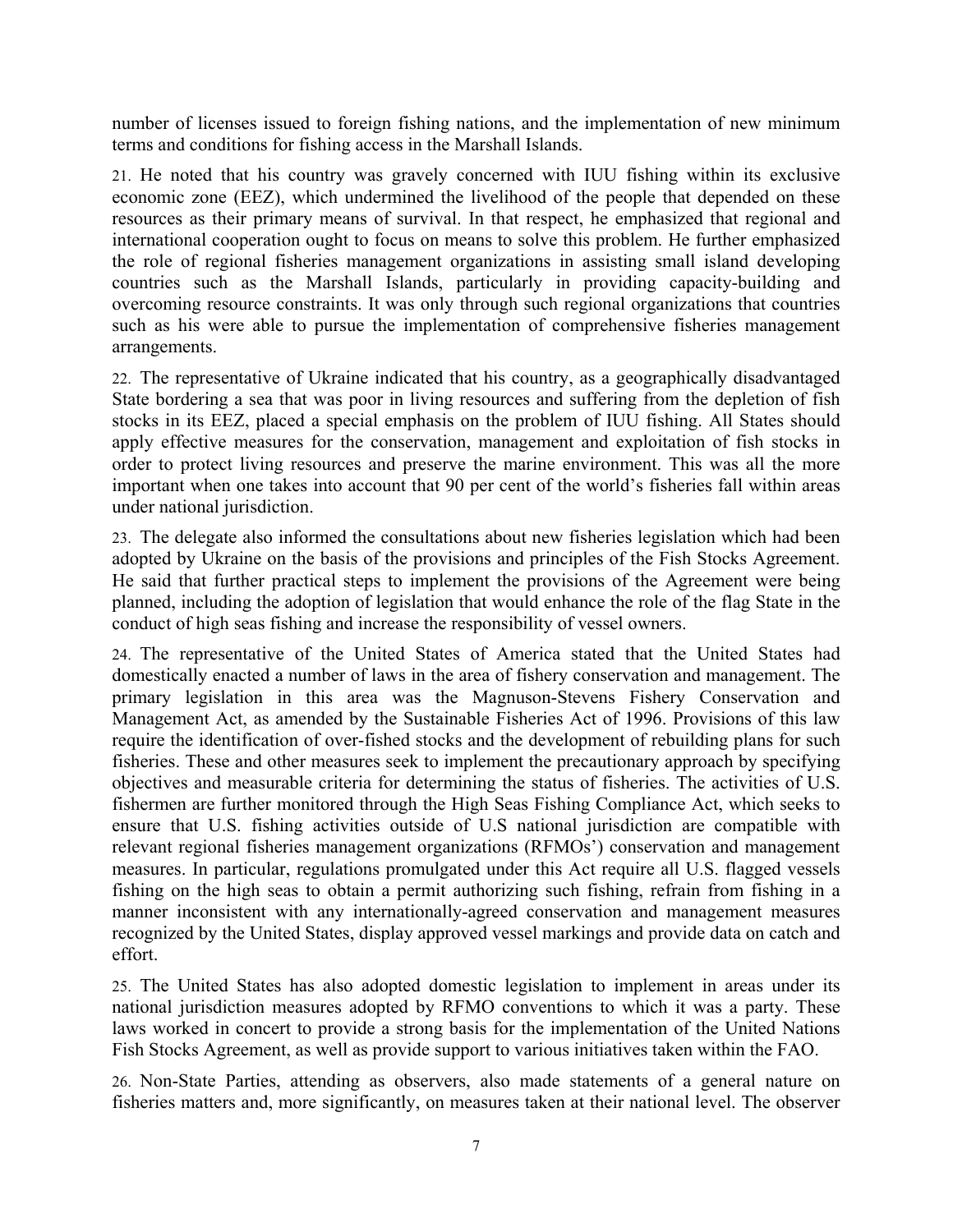from Japan said that his country, as a party to UNCLOS, was active in contributing the conservation and management efforts outlined in the Fish Stocks Agreement. It was especially active with respect to the conservation and management of tuna and tuna-like species, and has been participating in the FAO in relation to global issues, while also participating in regional management organizations.

27. He pointed out that a reduction of fishing capacity was a matter of urgency, especially in view of the decrease in tuna population in many areas due to overfishing. He reported on measures taken at the national level, e.g., the scrapping of 20% of its domestic large scale tuna longline vessels, in accordance with the FAO International Plan of Action adopted in 1999, and called on other States to make similar reductions. He further linked the issue of IUU fishing vessels, operating outside international management schemes, to the problems of excess fishing capacity and called for urgent measures in this regard. Japan was in consultation with owners of large scale tuna longline vessels operated and owned by a certain fishing entity in East Asia, which were involved in IUU fishing. He noted that on the basis of an agreement with these owners, appropriate measure had been taken which resulted in the reduction of such vessels from 240 to about 30.

28. The observer from the Republic of Korea said his country was attempting to conserve and manage depleted fish stocks through international cooperation within regional fisheries management organizations. It has also made every effort to harmonize its national laws and regulations in order to maintain its duties and obligations under relevant international laws. Recently, his country submitted its instrument of acceptance with respect to the FAO Compliance Agreement.

29. The observer from Italy, speaking on behalf of the European Union, announced that the member States of the European Community had completed all necessary internal procedures to express their consent to be bound by the United Nations Fish Stocks Agreement and that the ratification of that Agreement by the European Community and its member States was imminent. He noted that the European Union attached great importance to the protection of the environment, sustainable use of natural resources, including responsible fisheries, and that the European Union considers UNCLOS and the UN Fish Stocks Agreement to be effective tools for strengthening the conservation and management of straddling and highly migratory fish stocks. He reaffirmed the commitment of the European Union to promote cooperation among States for the full implementation of all the provisions of the Agreement.

30. The observer from the Food and Agriculture Organization (FAO) of the United Nations indicated that the 1993 FAO Compliance Agreement, the 1995 Fish Stocks Agreement and the 1995 FAO Code of Conduct for Responsible Fisheries could be viewed as a package designed to confront fisheries problems at different levels and on different fronts. The Compliance Agreement, an instrument that specifically addresses the responsibilities of flag-States to ensure compliance with applicable international conservation and management measures on the high seas, had entered into force on 24 April 2003. However, it was a matter of concern that of the 34 States that had ratified or acceded to the Fish Stocks Agreement, only nine States had also accepted the Compliance Agreement. In fact, in one region where fisheries were highly significant, not one country had yet accepted the Compliance Agreement. He also confirmed that FAO would continue to report annually to DOALOS on the implementation of the 1993 FAO Compliance Agreement with a view to having such input included in the annual reports of the Secretary-General to the United Nations General Assembly.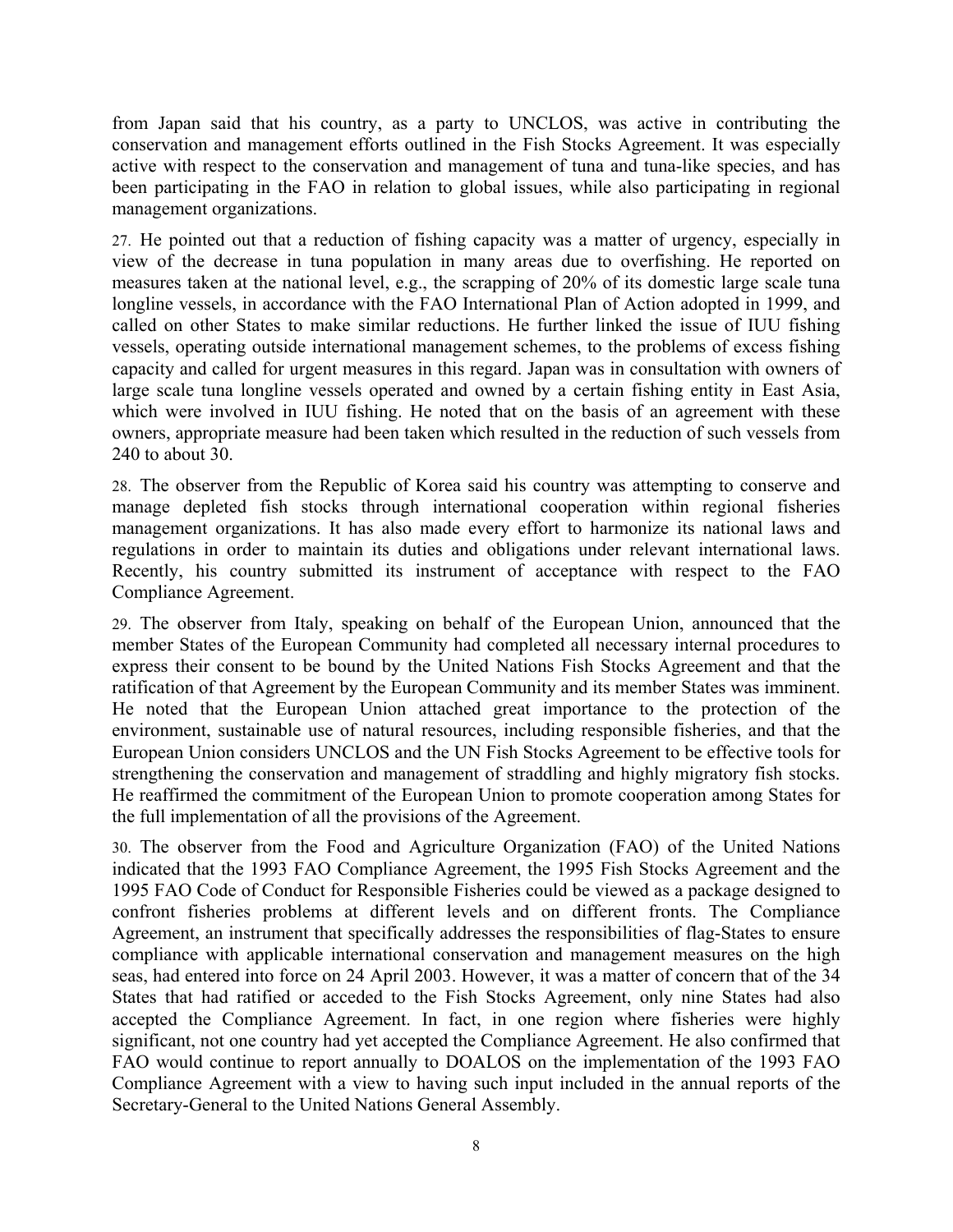31. Regarding the implementation of the UN Fish Stocks Agreement, he stated that the FAO stood ready to assist its Members and to cooperate with other United Nations agencies to this effect. He emphasized that the FAO took a positive and constructive approach to facilitating the full and effective implementation of the Agreement. He further commented on a number of fisheries issues, related events, and FAO activities.

32. The observer from OLDEPESCA summarized the actions taken by his organization in relation to the implementation of the UNFSA. He informed the meeting that, from 1996 to 2002, the Ministers Conference of OLDEPESCA adopted several resolutions calling upon Member States to consider becoming parties to the UN Fish Stocks Agreement. OLDEPESCA members also focused on three main areas: (i) assisting for the establishment of RFMOs; (ii) encouraging regional arrangements; and (iii) strengthening existing instruments for the conservation of straddling fish stocks and highly migratory fish stocks. Some of the concrete actions taken by OLDEPESCA included signing a cooperation agreement with the Inter American Development Bank (IADB) for the organization of regional meetings to analyze technical and legal implications of the application of UNFSA.

33. The observer from IUCN noted that the Fish Stocks Agreement was a forward-looking instrument the implementation of which could significantly advance several important policies. He pointed out that the success of the Agreement depended on a number of factors, among the most important of which were the undertaking of greater efforts by RFMOs to incorporate provisions of the Agreement on compliance, as well as far greater international cooperation and coordination to shape and disseminate practical guidance for ecosystem-based fisheries management.

## **B. Report of the Secretary -General on the status and implementation of the United Nations Fish Stocks Agreement and its impact on related or proposed instruments throughout the UN system, with special reference to implementation of Part VII of the Agreement dealing with the requirements of developing States**

34. The Secretariat introduced the Report of the Secretary-General on the status and implementation of the United Nations Fish Stocks Agreement and its impact on related or proposed instruments throughout the UN system, with special reference to implementation of Part VII of the Agreement dealing with the requirements of developing States (A/58/215), the provisional version of which had been made available on DOALOS web site. The Secretariat also reported that, in addition to the respondents to the voluntary survey listed in Annex I of the report, three more replies had been received from Iceland, South Africa and the CPPS.

35. The delegations expressed their appreciation to DOALOS for the report which they considered a useful tool that brought together disparate information into one well-organized reference. The discussion of the report focused on its conclusions and recommendations, as well as on other issues raised, such as the role of coastal, flag and port States, strengthening of RFMOs, RFMO species coverage, IUU fishing, etc. During a question-and-answer period that followed, the Secretariat responded to several queries and requests for clarification.

## **C. Establishment of the Assistance Fund under Part VII of the Agreement to assist developing States parties**

## **1. Terms of reference of the Assistance Fund**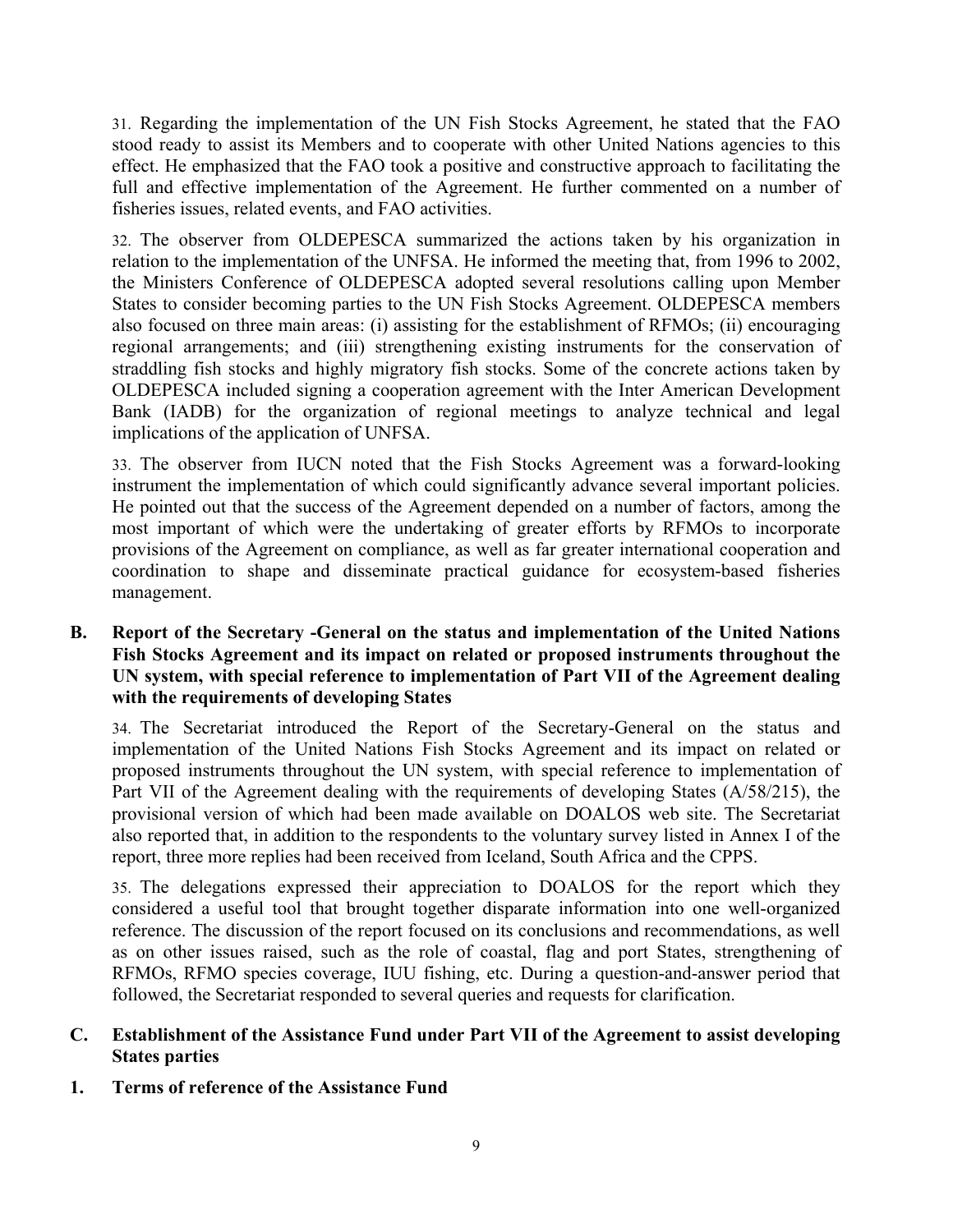36. The United Nations General Assembly, following the deliberations at the first informal meeting of States parties to the United Nations Fish Stocks Agreement on the establishment of an assistance fund under article VII of the Agreement, urged the States Parties in its resolution 47/153 to develop detailed terms of reference for an assistance fund in accordance with Part VII of the Agreement and requested that certain activities be considered for early implementation through the fund.

37. In accordance with the request made by the General Assembly, the Chairman of the second Informal Consultations prepared a set of draft terms of reference for an assistance fund, which served as the basis for discussion at this session.

38. During the discussion, delegations stressed the fundamental importance of the implementation of the provisions of Part VII to the successful implementation of the Agreement as a whole and, in particular, the assistance to developing countries for the realization of their rights and fulfilment of their obligations under the Agreement.

39. In a general exchange of views, a number of delegations said such an Assistance Fund should be administered by the United Nations, since the Agreement itself was a United Nations Agreement. However, a majority of delegations indicated that the FAO, with its expertise in the area of fisheries, should play a leading role in the activities of the Fund.

40. The representative of the FAO said that a possible role for that organization in administering the Assistance Fund was referred to the 25th session of the Committee on Fisheries (COFI) in February 2003. The report of COFI stressed that the establishment of such a fund would constitute one means among others of assisting developing countries to participate in the Agreement.

41. In view of various views expressed on the subject, the Chairman decided to establish an open-ended working group to develop the terms of reference of the Assistance Fund, and draft the specific recommendation to be submitted to the General Assembly regarding the establishment of such Fund.

42. Following a discussion in the working group, the Informal Consultations agreed on the Terms of Reference for the Assistance Fund (see Annex II). The Terms of Reference address the following issues: reasons for establishing the Assistance Fund, establishment of the Fund, implementing office, collaboration between the United Nations and the Food and Agriculture Organization, contributions to the Assistance Fund, application for assistance, purposes of assistance, consideration of applications and granting of assistance, application of Financial Regulations and Rules of the Food and Agriculture Organization, reporting, revision and review, and publicity.

43. The Terms of Reference emphasized that the Fund was only one component of assistance to be provided in accordance with Part VII of the Agreement and meant to supplement other sources of assistance.

## **2. Facilitating International Financial Institutions involvement in the implementation of the Agreement, including contributions to the Assistance Fund**

44. All delegations agreed, as underlined by General Assembly resolution 57/143, paragraph 14, and as also stated in the draft Terms of Reference, that the Trust Fund was only one of several components in the programme of assistance envisaged under Part VII of the Agreement. In fact, it was underlined that, in order to fully implement the requirements of developing States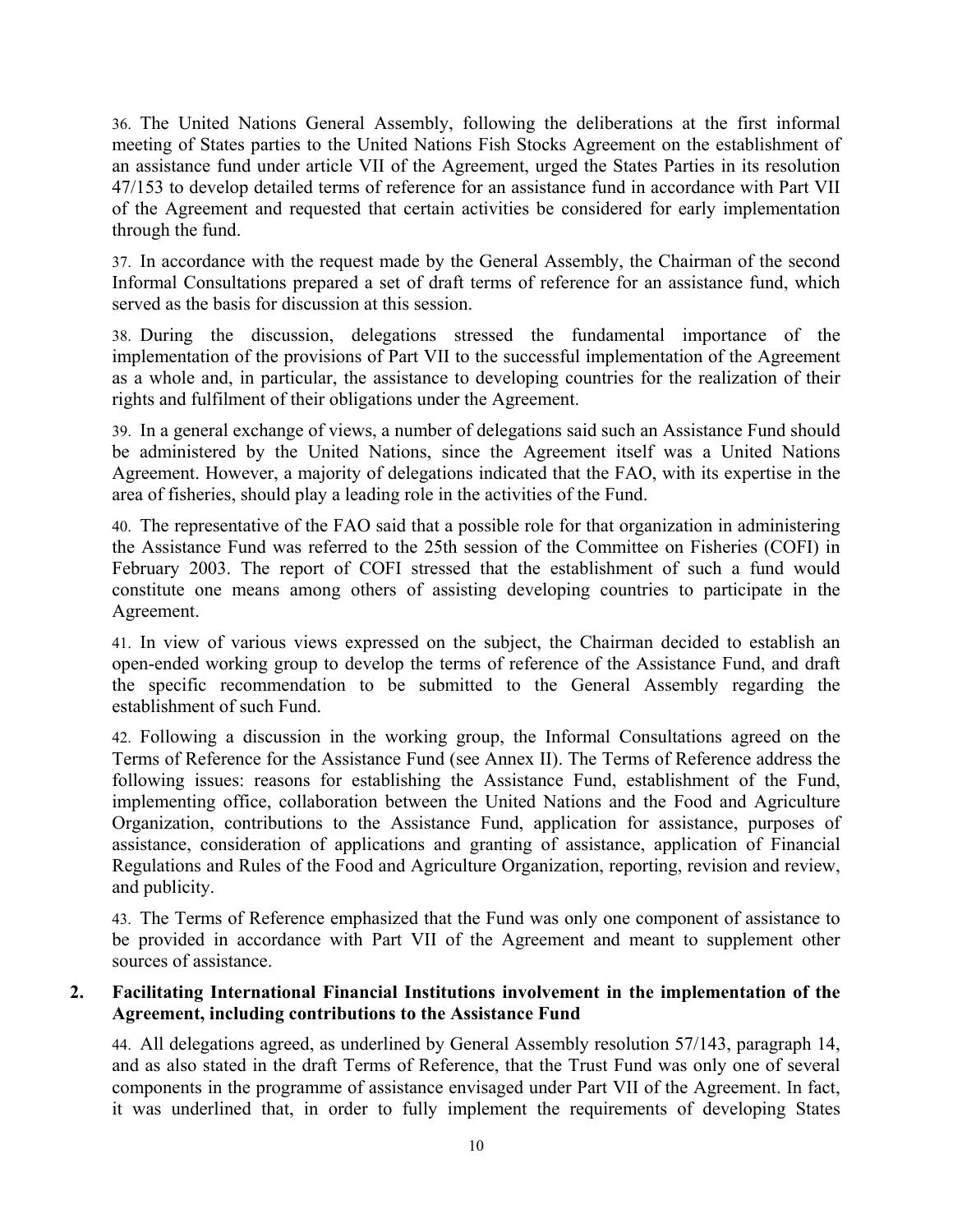contained in Part VII, financial resources and capacity-building had to be provided through a number of programmes. On the other hand, they noted with concern that a meeting of donors held at the 25<sup>th</sup> session of FAO Committee on Fisheries discussed the declining amount of assistance for fisheries management development, in particular for scientific data collection.

45. The observer from the European Community pointed out that internal regulations within the Community would make future contributions to the Trust Fund difficult. However, he indicated that the Community intended to discharge its obligations under Part VII by continuing a programme of bilateral partnerships with developing countries, with the aim of assisting them in the development of national policies in conformity with the Agreement.

46. Several delegations supported the involvement of the World Bank (WB) in the long-term implementation of Part VII of the Agreement.

47. In this regard, the meeting welcomed the briefing by the representative of the World Bank (WB) on the work of the WB in the field of fisheries. Details were given on the establishment of three new large-marine ecosystems projects, with the support of the Global Environment Facility (GEF). Moreover, it was reported that the GEF had recently accepted a proposal by the WB for a strategic partnership to develop fisheries off the East and West coasts of Sub-Saharan Africa. This project would address a number of issues relevant to the implementation of the Agreement through the adoption of a holistic approach to fisheries management. The focus of the project will include biodiversity, sustainable management (including reduction of overcapacity) and the ecosystem approach. Its aim will be to build capacity for coastal States to participate more fully in the sub-regional fisheries organizations. If the project proved successful, it could be used as a model for other regions.

48. One delegation welcomed the possibility for future partnerships with the World Bank to introduce the large marine ecosystem mechanism in the South Pacific region.

## **D. Consideration of Part II of the Agreement (Conservation and Management of Straddling Fish Stocks and Highly Migratory Fish Stocks**

## **General remarks**

49. A number of States parties emphasized the importance of Part II of the Agreement on Conservation and Management of Straddling Fish Stocks and Highly Migratory Fish Stocks and provided information on national measures that had been adopted to implement it.

50. Several delegations drew attention to difficulties in implementing Part II of the Agreement. In this connection, they referred in particular on the need to improve scientific knowledge as a basis for the adoption of management measures and policy decisions. They also identified the development of a culture of assessment and evaluation of economic and social impacts as a major challenge and proposed that the General Assembly consider addressing these issues within the context of the implementation of the Agreement. They further underlined the fact that developing countries often lacked the capacity for data collection and scientific infrastructure, which was essential for the implementation of Part II of the Agreement. In order to address these problems, other delegations emphasized that capacity building and increased sharing of scientific information were necessary. The fact that the Trust Fund would provide assistance for this type of requirements was welcomed.

51. A number of delegations noted a general increase in non-compliance with the principles of conservation and management of straddling fish stocks and highly migratory fish stocks provided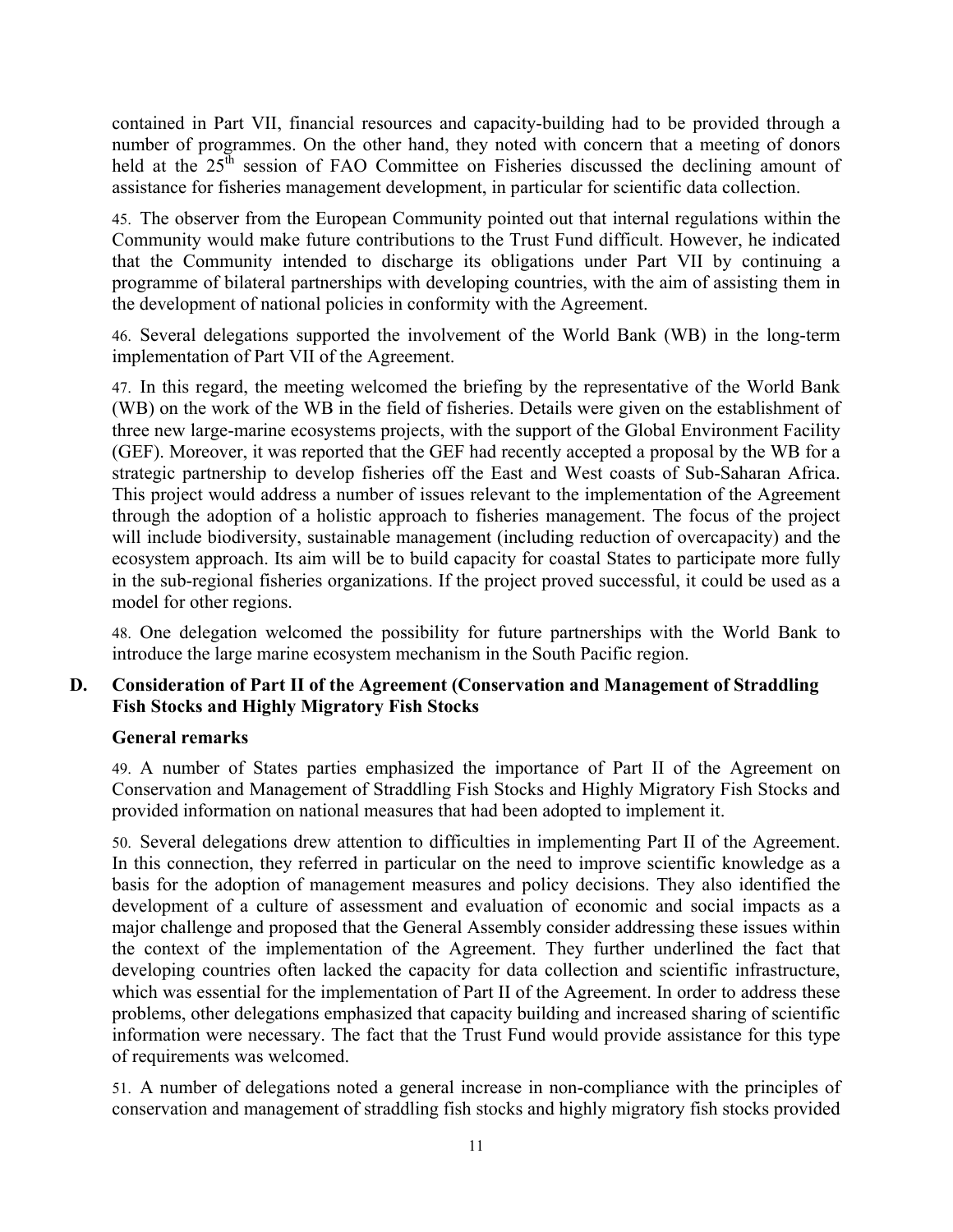for in Part II of the Agreement. Lack of implementation by flag States of their obligations was considered to be a primary reason for such increase. One delegation underlined the need for effective monitoring, control and surveillance as the primary means for effective implementation of Part II. In this respect, another delegation indicated that in the South-east Atlantic, where coastal States were unable to undertake effective control and monitoring, illegal fishing activities were increasing.

52. One delegation proposed a ban on the practice of shark finning (i.e., the practice of removing a shark's fins and discarding its carcass afterwards) on the high seas. It was emphasized that many shark species were vulnerable due to their low reproductive rates and in some cases they were subject to serious depletion from overfishing. Their vulnerability was recognized by the 1999 FAO International Plan of Action for the Conservation and Management of Sharks, which called, inter alia, for the implementation of national plans of action to conserve and manage sharks.

53. The same delegation identified RFMOs as the primary implementing bodies for such moratorium. It proposed that next year the Secretary-General's report on fisheries issues included a section relating to the impact that large-scale commercial shark fisheries on shark populations off the coasts of developing States and the availability of these resources to artisanal fisheries and local markets.

54. In addition, several delegations informed the meeting that they had already adopted at the national level bans on shark finning, and expressed their support for the proposal requesting the General Assembly to call for a moratorium on the practice of shark finning at sea. They also urged States to adopt measures for their fishing fleets with a view to implementing such a moratorium. One delegation pointed out that the proposal created the opportunity to cooperate and adopt a holistic approach at the global level.

55. The National Audubon Society and the Ocean Conservancy provided detailed information on the practice of shark finning and the vulnerable character of shark species, to illustrate the seriousness of the problem.

56. One State Party, however, expressed the opinion that the Informal Meeting should not discuss, among other things, substantive issues such as shark fisheries, since the Agreement did not provide for the Meeting of States Parties to discuss such issues. These matters should be instead addressed by the General Assembly, in light of their relevance for the international community as a whole. It added that the upcoming review conference would provide a forum where issues on the competence of the Informal Consultations could be discussed.

57. Two observer delegations underlined the fact that that any decision taken in relation to shark finning should be based on scientific evidence, such as mortality data and shark abundance, as requested both by UNCLOS and the Agreement. They further added that a discussion on such issues by the General Assembly would be of a political nature and would establish a bad precedent for future decisions regarding stock management. They stressed that any decision should also be consistent with the lists of endangered species provided under the Convention on International Trade in Endangered Species (CITES).

58. Another State Party emphasized that high seas biodiversity and the impact of fisheries on it, especially bottom trawling of seamounts, were cross-cutting issues that needed to be addressed.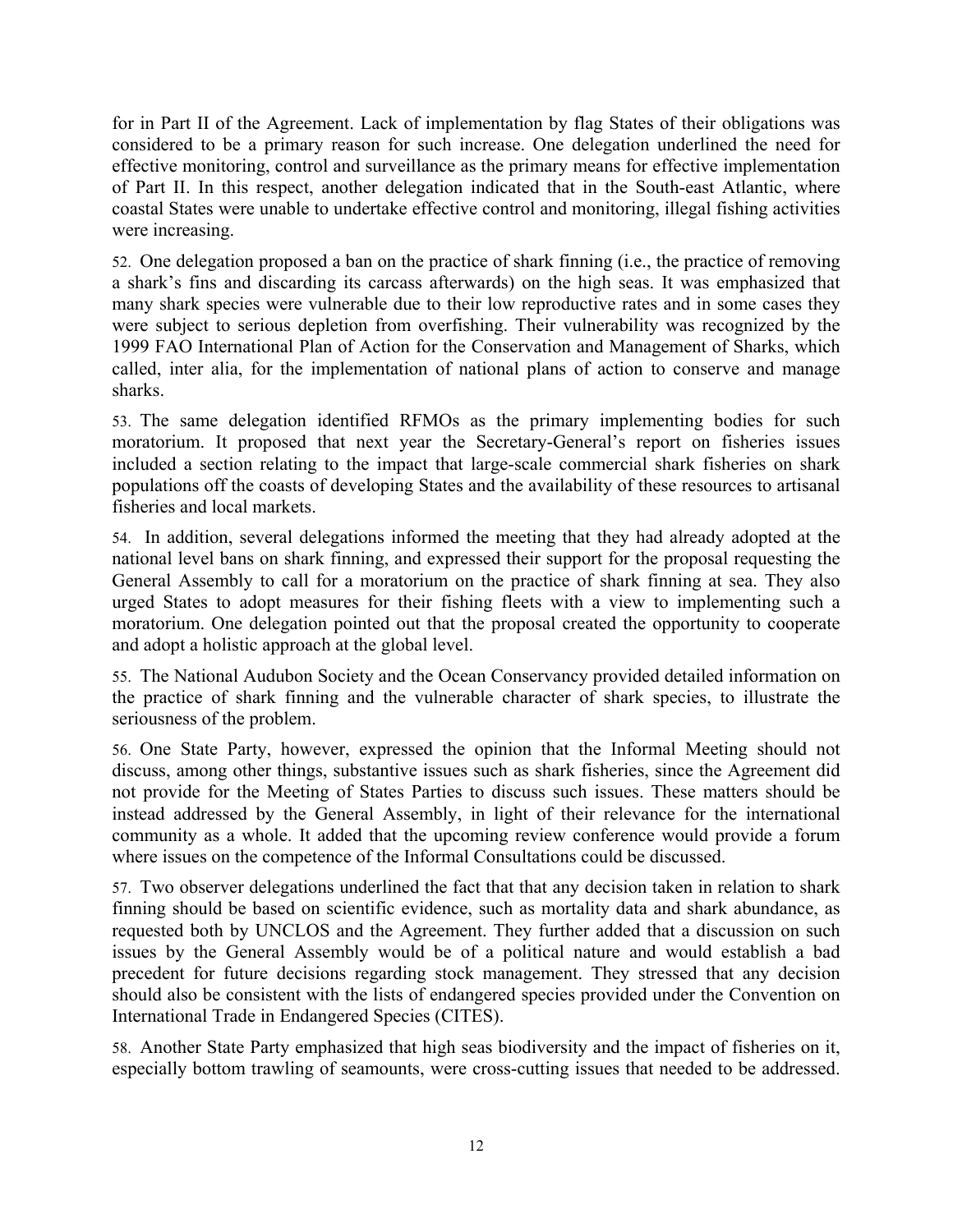In this regard, it was noted that a conference on high seas biodiversity, recently organized by the Government of Australia, also touched on the impacts of fishing on biodiversity.

59. The representative of IUCN called for urgent consideration to be given to means for managing risks to the biodiversity of seamounts, cold-water coral reefs and certain other underwater features beyond national jurisdiction. A moratorium on seamount fisheries was proposed as a short-term measure, while in the long term, RFMOs should be requested to put in place effective measures to manage these fisheries in their areas of competence. In areas outside the present RFMOs' competence, new management arrangements should be established. She also suggested that the General Assembly request the governing bodies of RFMOs to provide information on the measures they could take to address this issue. In this regard, she underlined the need to inform the international community on the competence of RFMOs regarding species coverage in their areas of competence as well as possible developments. Such information would help the identification of unregulated fisheries and the establishment of new arrangements to cover them.

60. The representative of IUCN also highlighted the adverse impacts of high seas bottom trawling on the biodiversity and habitat of the coastal States' continental shelf beyond 200 miles. She proposed that the General Assembly call for further study of this problem and of measures that may be taken through RFMOs, by coastal States and by the international community to protect the biodiversity of these areas subject to coastal States' jurisdiction. A report on all these issues will be prepared by IUCN and the Natural Resources Defense Council in the near future.

61. With respect to the role of RFMOs in the implementation of Part II of the Agreement, a number of delegations emphasized that RFMOs ought to be given the tools to monitor and prevent breaches of the provisions contained therein. Several delegations agreed that the next Informal Consultations of States Parties should address the role and competence of existing RFMOs, particularly their deficiencies concerning species coverage, ecosystem-based fisheries management, and reduction of by-catch of associated or dependent species. They also identified as a major gap in present high seas fisheries management the absence of regulating regime for demersal species. An extension of the Agreement's regulatory regime was considered a possible solution to addressing this gap. A State party pointed out however that other forums had the mandate to oversee the work of RFMOs (e.g. FAO biannual meeting of RFMOs).

## **Article 5. General principles**

62. Several delegations described the measures they have adopted at the national level to implement the general principles contained in Article 5 of the Agreement. In this connection, the representative of the United States indicated that the National Standards for Fishery Conservation and Management adopted by the United States contained measures which were similar in nature and intent to the General Principles found in Article 5, and that any Fishery Management Plan ought to be consistent with these National Standards. In response to the problem of by-catch, the representative informed the meeting of the adoption by his country in 2003 of a comprehensive National By-catch Strategy. Efforts to reduce by-catch and fish discards in international fisheries had been undertaken both through national legislation and international agreements. The delegation also suggested that States should adopt effective bycatch strategies within existing RFMOs and when they established new RFMOs. He pointed out that the implementation of ecosystem-based management under Article 5 was a challenge,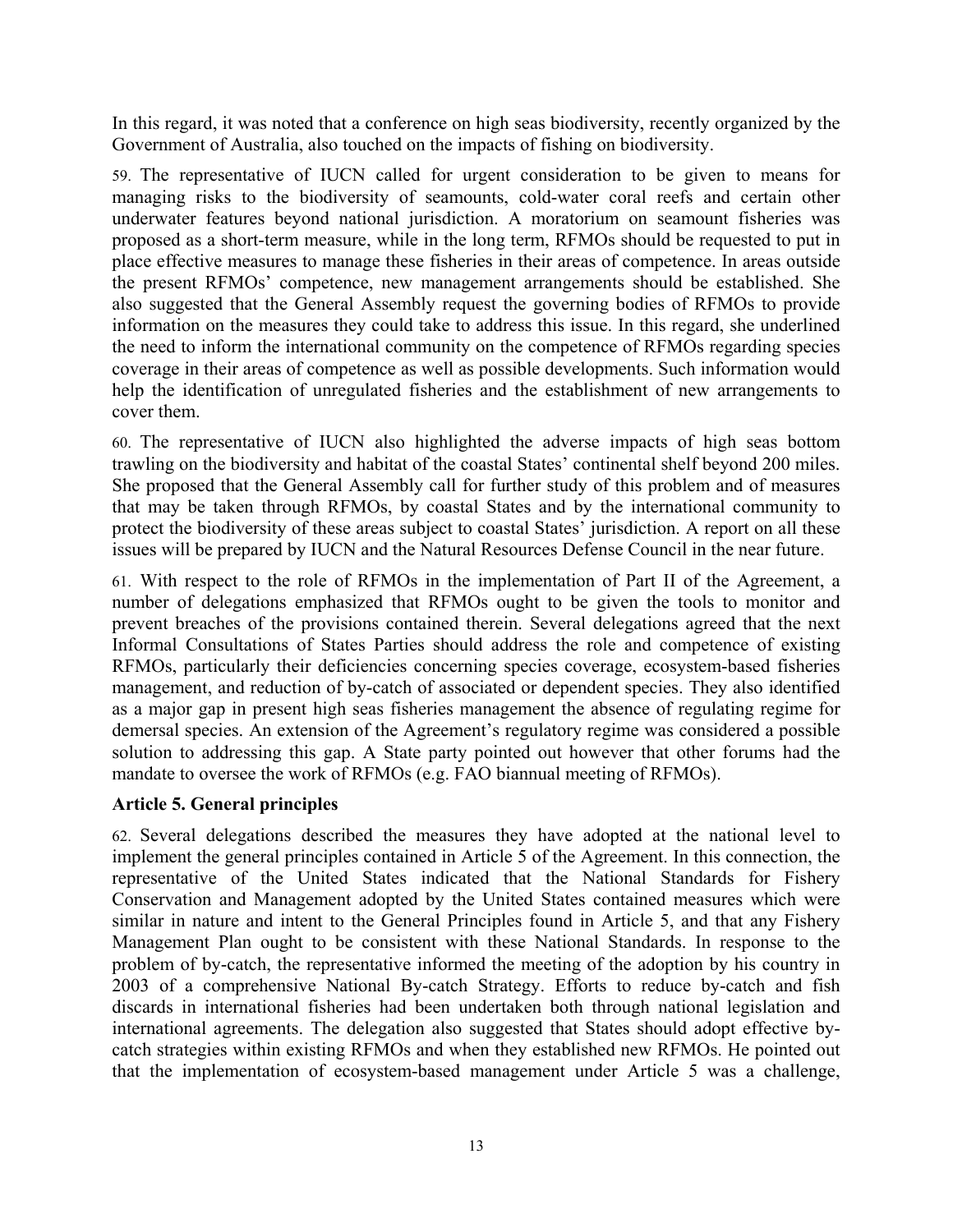particularly due to the resource-intensive efforts needed for the transition from the single species management to the ecosystem-based management.

63. The representative of Canada recalled the measures adopted by her country to implement article 5 of the Agreement, such as those relating to the conservation of marine biodiversity, in particular through the establishment of marine protected areas, such as the Endeavor Hot Vents Area. She also made reference to national measures taken to address issues connected with overfishing and fishing capacity.

64. A number of other delegations also provided information on national measures adopted in conformity with the general principles in Article 5, such as the establishment of marine parks and the adoption of an ecosystem approach.

65. In addition, the International Collective in Support of Fishworkers drew attention on the important the role of artisanal fishing activities for highly migratory species like tuna and sharks, in particular in the Indo-Pacific region. It pointed out that the role of artisanal fishers in regional fisheries management organizations needed to be recognized more widely. In this regard, it proposed that the FAO should prepare a report on the status of artisanal and small-scale fisheries that were dependent on straddling fish stocks and highly migratory fish stocks.

## **Article 6. Application of the precautionary approach**

66. Several delegations described the national measures they adopted to implement Article 6 on the precautionary approach. Efforts to improve the implementation of this article in new and existing RFMOs and the work of scientists to develop the precautionary approach through the identification of thresholds, optimal harvest levels and other necessary elements for use in datapoor situation were underlined. The representative of Canada pointed out that, at the national level, Canada adopted more stringent requirements for the application of the precautionary approach than those contained in the Agreement. In the EEZ of Canada, the precautionary approach was being applied to all species through an Objective Base Fisheries Management (OBFM), which was used to define conservation limits for target species; establish fisheries management objectives; develop fisheries management strategies; identify performance management indicators, and develop plans.

67. The observer from Mexico informed the meeting that Mexico had adopted a species-based, selective implementation of the precautionary approach, which made a distinction between species subject to its application and those that were not covered.

68. The representative of the National Audubon Society underlined the efforts necessary to implement the precautionary approach in practical terms. He recalled that the implementation of the precautionary approach was provided for both in the Agreement and in the FAO Code of Conduct for responsible Fisheries. He proposed that future efforts to monitor the implementation of the Agreement included information on RFMOs and on domestic measures to implement the precautionary approach.

## **Article 7. Compatibility of conservation and management measures**

69. The representative of the United States provided information on the application of consistent approaches to the management of international fisheries and domestic fisheries, for example through the extension of compatibility requirement to international fisheries in which its nationals participated. He indicated that his country adopted the High Seas Fishing Compliance Act in order to ensure that fishing activities by nationals outside US jurisdiction were compatible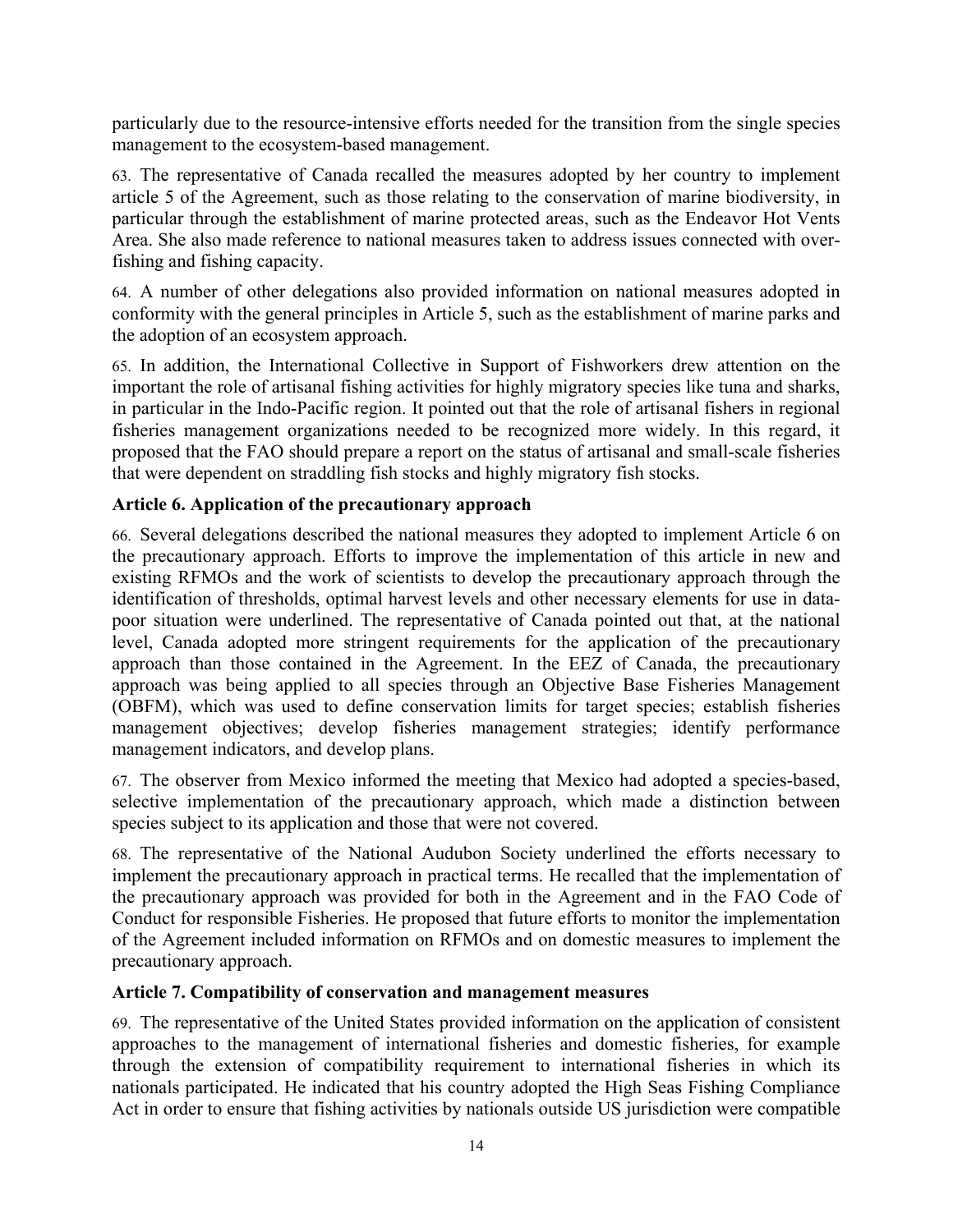with conservation and management measures adopted by the relevant RFMOs. Under this Act, vessels fishing on high seas areas were required to obtain a permit authorizing them to conduct such fishing, and had to refrain from fishing in a manner inconsistent with internationally agreed conservation and management measures. They had also to display approved vessel markings and provide data on catch and effort.

70. Another delegation reminded the Informal Consultations of the importance of consultations and cooperation in the implementation of Article 7 and pointed out that these issues should be further reflected in the Secretary-General report on the implementation of the Agreement. It also stressed that the provisions of this article should be implemented to ensure the application of the highest standard in conservation measures, and not the lowest common denominator.

## **IV. INFORMATION ON UPCOMING RELATED MEETINGS**

71. The delegate of New Zealand informed the Informal Meeting that her Government intended to host an international conference called "Deep Sea 2003" in Queenstown, New Zealand, from 1 to 4 December 2003. The conference would focus on management, science and governance issues both in relation to high seas and continental shelf fisheries.

72. The delegate of Canada provided information about her Government's intention to host an international conference in St. John, Newfoundland, Canada in the spring of 2005 to assist in the preparation of the Review Conference. The objectives of the conference would be: (i) to encourage increased ratification and accession to the Agreement and (ii) to share best practices in the implementation of the Agreement. The output of the conference would be reported to the Review Conference of the United Nations Fish Stocks Agreement.

73. The delegation of the United States of America stated that it would provide the FAO with the results of an expert Annual Workshop on Sea Turtle Biology and Conservation.

74. The representative of IUCN informed the Informal Meeting that IUCN would host the World Parks Congress in Durban in September 2003.

75. The delegate of Chile informed the Informal Meeting that his Government, together with Australia, expected to host a symposium in Valdivia, Chile, on the Convention for the Conservation of Antarctic Marine Living Resources (CCAMLR). One of the objectives of the symposium would be the consideration of the relationship between CCAMLR and the Agreement.

## **Dates and venue of next informal meeting of States parties**

76. There was a general agreement that the annual Informal Consultations of States Parties to the United Nations Fish Stocks Agreement were a useful forum for exchange of information on and review of the implementation of the Agreement, and for consideration of other relevant issues, including consideration of recommendations to the General Assembly. One delegation, however, stated that such meetings are without prejudice to the General Assembly's role as the only body having the competence to undertake a comprehensive review of all matters related to the oceans and its deliberations on the Agreement and its implementation. In this regard, the second Informal Consultations recommended to the General Assembly to request the Secretary-General to convene a third Informal Consultations of the States Parties to the United Nations Fish Stocks Agreement in 2004.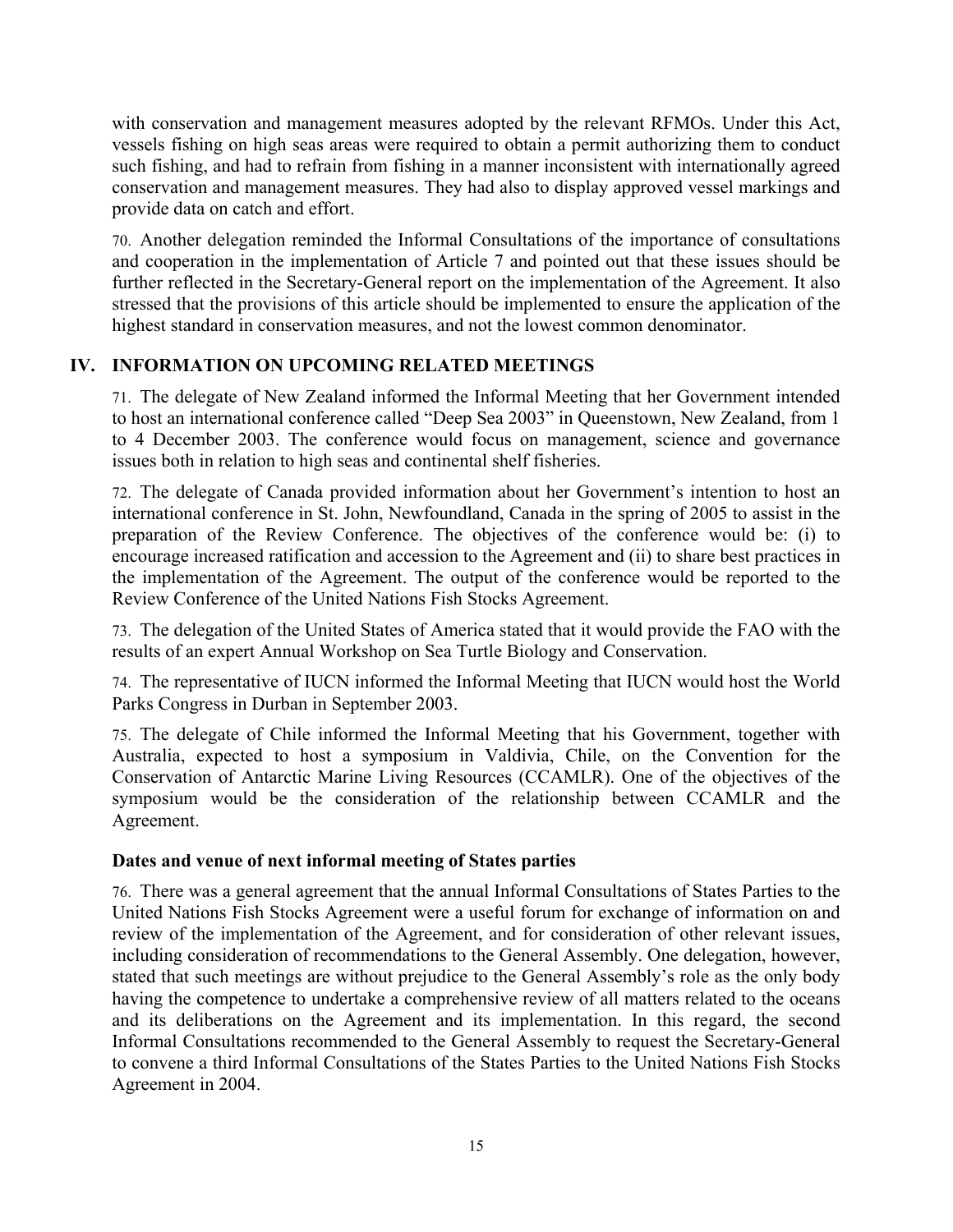## **V. ADOPTION OF RECOMMENDATION(S) TO THE FIFTY-EIGHTH SESSION OF THE GENERAL ASSEMBLY**

<span id="page-15-0"></span>77. Following the adoption of the Terms of Reference for the Assistance Fund under Part VII of the Agreement (see paras. 42-43 above), the Informal Consultations agreed to recommend to the General Assembly the establishment of such a Fund for the benefit of developing States Parties to United Nations Fish Stocks Agreement, to be administered by FAO, in collaboration with the United Nations. The recommendation would be submitted to the fifty-eighth session of the General Assembly in the resolution on "Oceans and the law of the sea" under the sub-item "Sustainable fisheries, including through the 1995 Agreement for the Implementation of the Provisions of the United Nations Convention on the Law of the Sea of 10 December 1982 relating to the Conservation and Management of Straddling Fish Stocks and Highly Migratory Fish Stocks, and related instruments"(see Annex III).

*Notes* 

 $<sup>1</sup>$  In this paragraph, the General Assembly requested the Secretary-General, once the Agreement enters into force, to</sup> consult with the States parties to the Agreement for the Implementation of the Provisions of the United Nations Convention on the Law of the Sea of 10 December 1982 relating to the Conservation and Management of Straddling Fish Stocks and Highly Migratory Fish Stocks (the UN Fish Stocks Agreement), for the purposes and objectives of, inter alia, considering the regional, subregional and global implementation of the Agreement; making any appropriate recommendations to the General Assembly on the scope and content of the annual report of the Secretary-General relating to the Agreement ; and preparing for the review conference to be convened by the Secretary-General pursuant to article 36 of the Agreement.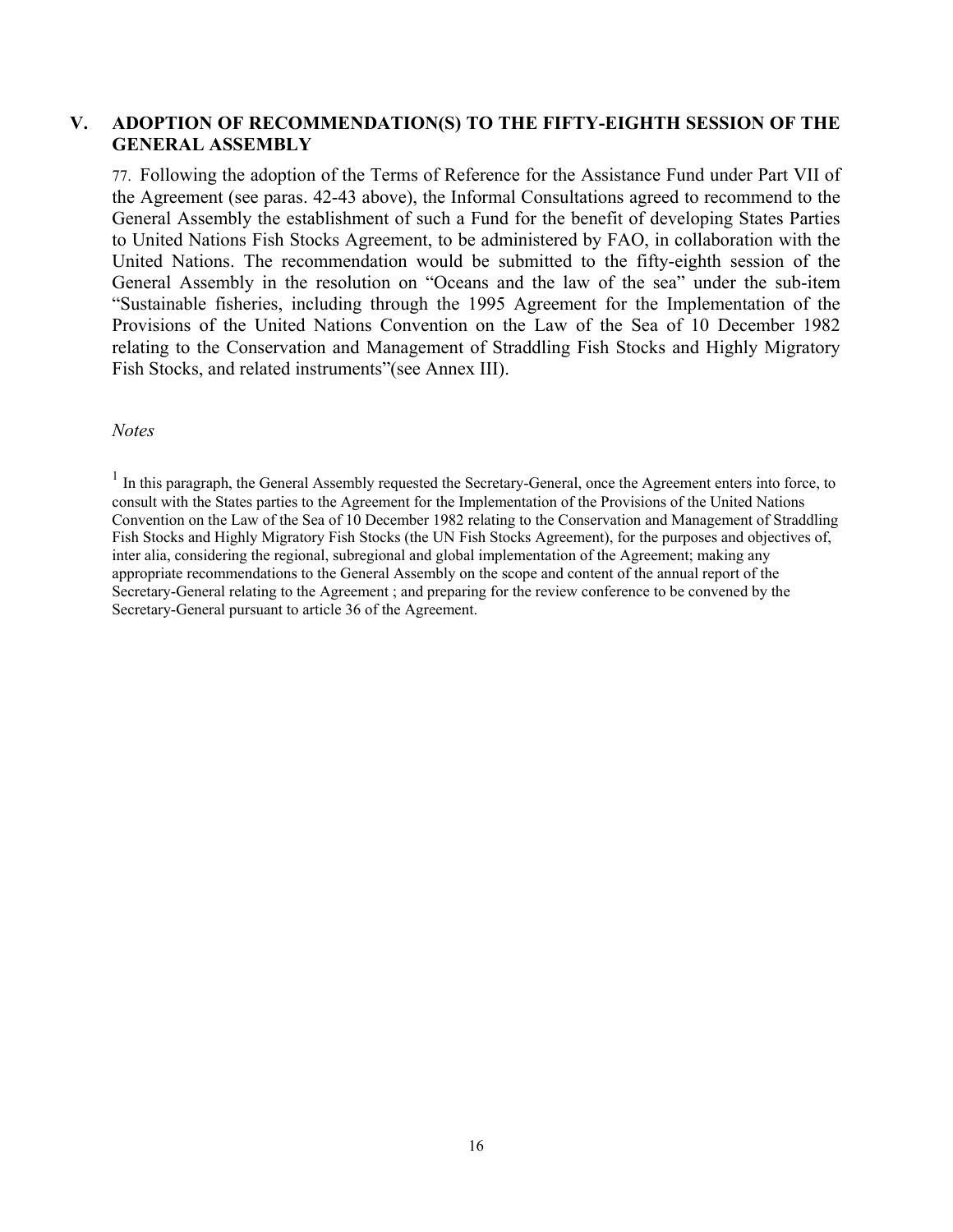## **Annex I**

### **Agenda**

### **Second informal consultations of the States parties to The Agreement for the Implementation of the Provisions of the United Nations Convention**

### **on Law of the Sea of 10 December 1982 relating to the Conservation and Management of Straddling Fish Stocks and Highly Migratory Fish Stocks (United Nations Fish Stocks Agreement)**

### **23-25 July 2003**

### **United Nations, New York**

1. Opening of the second informal consultations by the Chairperson of the first informal consultations.

2. Election of the Chairperson.

3. Adoption of the Agenda.

4. Organization of work.

5. Review of implementation of the United Nations Fish Stocks Agreement:

(a) Update on implementation by States parties – in particular by States that have become parties since the first meeting;

(b) Update on implementation through Regional Fisheries Management Organizations –reports from RFMO participants;

(c) Report of the Secretary -General on the status and implementation of the United Nations Fish Stocks Agreement and its impact on related or proposed instruments throughout the UN system, with special reference to implementation of Part VII of the Agreement dealing with the requirements of developing States:

(i) Existing arrangements and assistance available to developing States that may be relevant under the Agreement;

(ii) Other possible forms of assistance.

(d) Establishment of the Assistance Fund under Part VII of the Agreement to assist developing States parties:

(i) Terms of reference of the Assistance Fund;

(ii) Facilitating International Financial Institutions involvement in the implementation of the Agreement, including contributions to the Assistance Fund.

(e) Consideration of Part II of the Agreement (Conservation and Management of Straddling Fish Stocks and Highly Migratory Fish Stocks):

(i) Article 5, General principles;

(ii) Article 6, Application of the precautionary approach;

(iii) Article 7, Compatibility of conservation and management measures;

6. Information on upcoming related meetings:

(a) International Conference on the Governance and Management of Deep Sea Fisheries,

1- 4 December 2003, Queenstown, New Zealand;

(b) Conference on Implementation of the United Nations Fish Stocks Agreement (Canada);

(c) FAO Technical Consultation on Conservation of Sea Turtles.

7. Dates and venue of next meeting.

8. Adoption of recommendation(s) to the fifty-eighth session of the General Assembly.

9. Other matters.

-----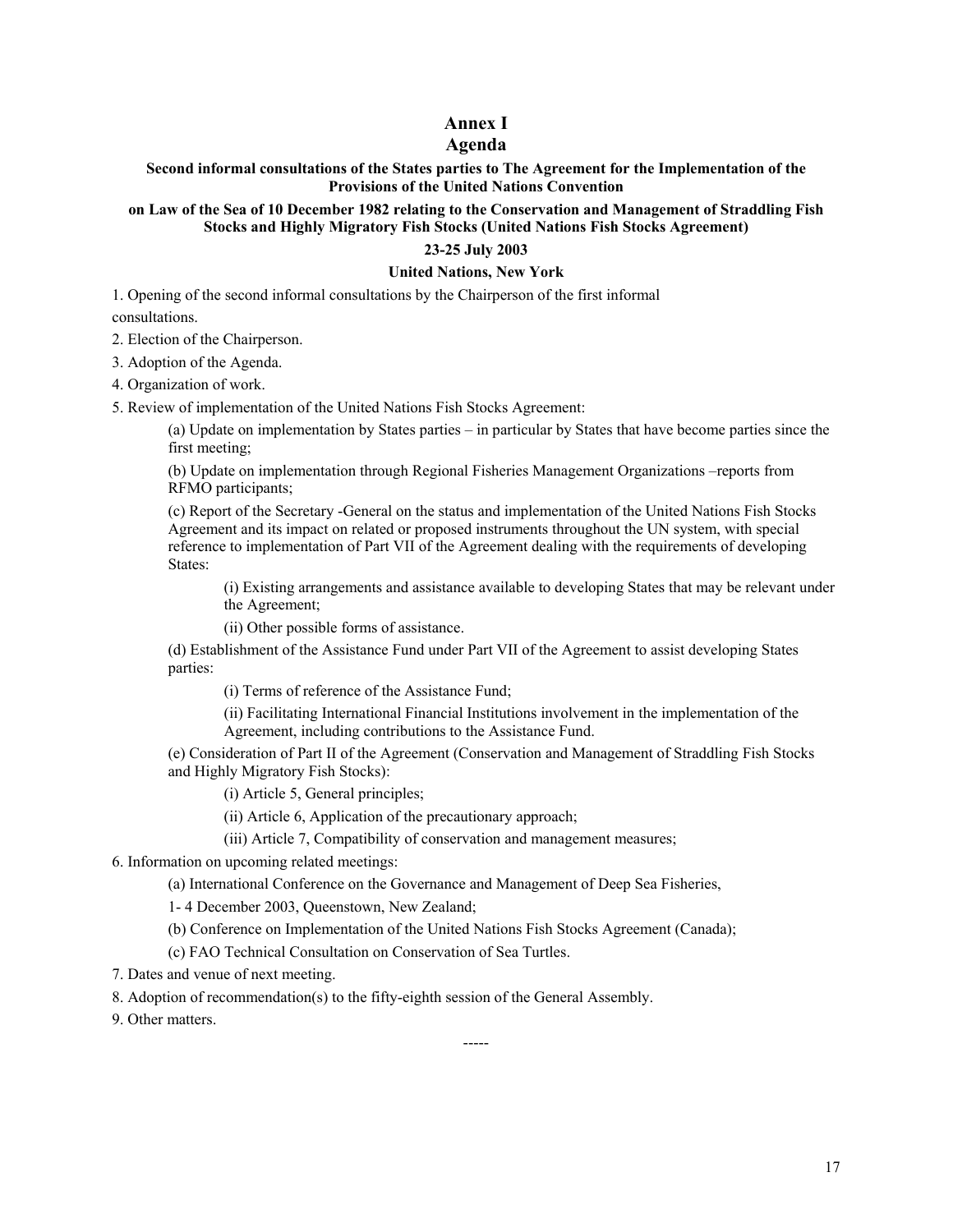### **Annex II**

### **Assistance Fund under Part VII of the Agreement for the Implementation of the Provisions of the United Nations Convention on the Law of the Sea of 10 December 1982 relating to the Conservation and Management of Straddling Fish Stocks and Highly Migratory Fish Stocks**

### **Terms of Reference**

### **Reasons for establishing the Assistance Fund**

1. Article 25 of Part VII of the Agreement for the Implementation of the Provisions of the United Nations Convention on the Law of the Sea of 10 December 1982 relating to the Conservation and Management of Straddling Fish Stocks and Highly Migratory Fish Stocks (hereinafter referred to as "the Agreement") requires States parties to cooperate either directly or through subregional, regional and global organizations to enhance the ability of developing States, in particular the least-developed among them and small island developing States, to conserve and manage straddling fish stocks and highly migratory fish stocks and to develop their own fisheries for such stocks; to enable their participation in high seas fisheries for such stocks, including facilitating access to such fisheries subject to articles 5 and 11 of the Agreement; and to facilitate the participation in subregional and regional fisheries management organizations and arrangements.

2. Article 25 of the Agreement further provides that cooperation with developing States for the purposes of that article shall include the provision of financial assistance, assistance relating to human resources development, technical assistance, transfer of technology, including through joint venture arrangements, and advisory and consultative services. Such assistance shall inter alia be directed specifically towards improved conservation and management of straddling fish stocks and highly migratory fish stocks through collection, reporting, verification, exchange and analysis of fisheries data and related information as well as stock assessment and scientific research and monitoring control, surveillance, compliance and enforcement, including training and capacity-building at the local level, development and funding of national and regional observer programmes and access to technology and equipment.

3. Under Article 26 of the Agreement, States are required to cooperate to establish special funds to assist developing States in the implementation of the Agreement, including assisting developing States to meet the costs involved in any proceedings for the settlement of disputes to which they may be parties.

4. This fund is one component of assistance to be provided in accordance with Part VII of the Agreement and supplements other sources of assistance.

#### **Establishment of the Assistance Fund**

5. The Fund is established pursuant to General Assembly resolution A/58/…

6. The purpose of the Fund is to provide financial assistance to developing States parties to the Agreement to assist in the implementation of the Agreement in accordance with Part VII of the Agreement.

### **Implementing Office**

7. The Food and Agriculture Organization (FAO) will administer the Fund and act as the implementing office for the Fund. The FAO will establish a Trust Fund account for the purpose of the Fund in collaboration with the United Nations. All voluntary financial contributions made to the FAO for this purpose shall be deposited by the FAO into the Trust Fund account.

8. In the administration of the Fund, the United Nations and the FAO shall take into account experience and best practice in the management of other trust funds established within the framework of the 1982 United Nations Convention on the Law of the Sea.

#### **Collaboration between the United Nations and the Food and Agriculture Organization**

9. The United Nations and the FAO will collaborate with each other and will make available to each other all information and assistance as may be required in relation to the administration and operation of the Fund. In particular they will, as appropriate, seek to achieve mutual benefits from any arrangements under this Fund with similar activities, including in relation to the promotion and implementation of the 1993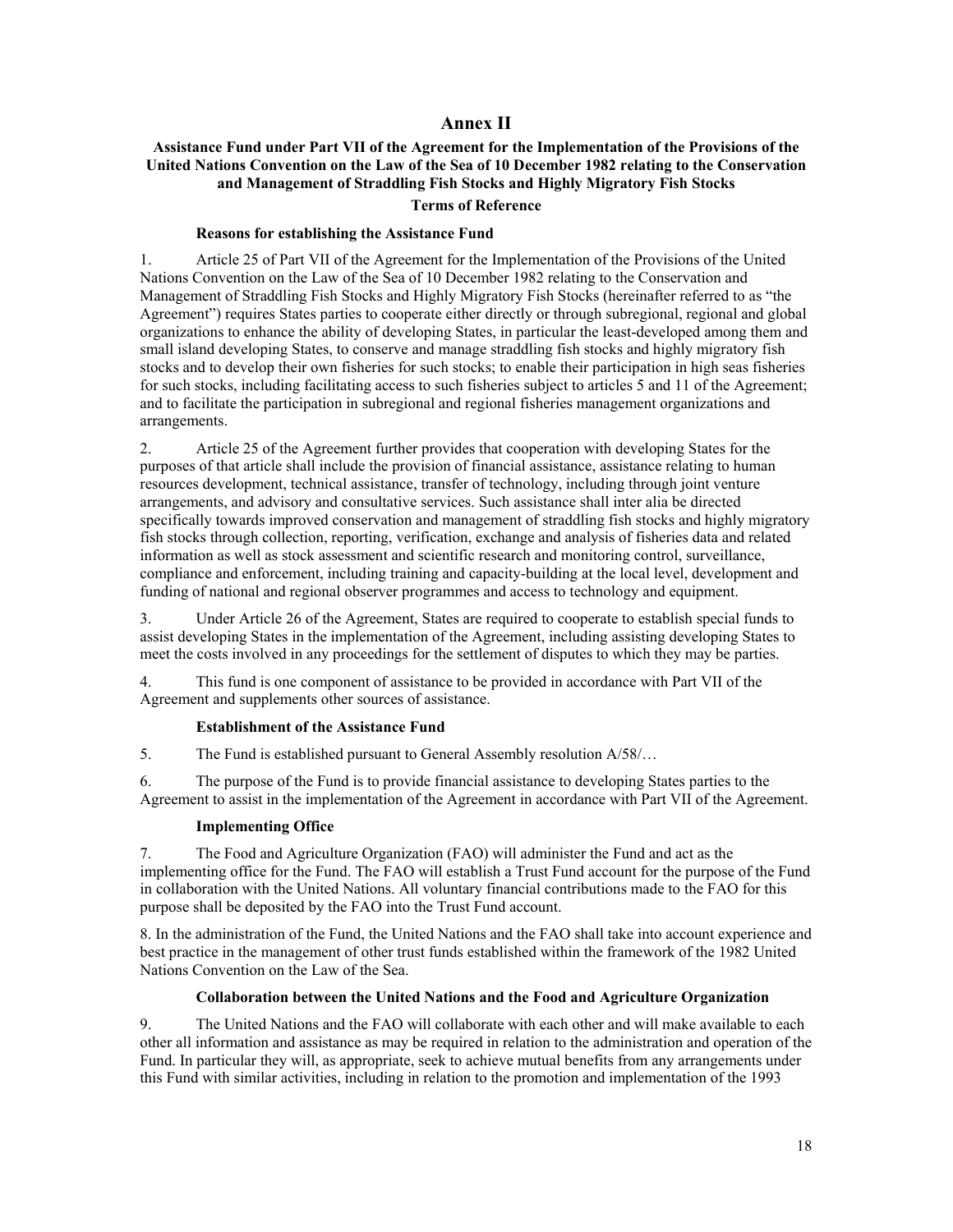FAO Agreement to Promote Compliance with International Conservation and Management Measures by Fishing Vessels on the High Seas and the 1995 FAO Code of Conduct for Responsible Fisheries.

10. The United Nations will receive applications, ensure that the agreed procedural requirements are met, and then forward them expeditiously to the FAO for review and decision, in accordance with these Terms of Reference. In the case of applications for assistance under paragraph 14(g) of these Terms of Reference concerning proceedings for the settlement of disputes under the Agreement, the United Nations will review and decide on these applications.

### **Contributions to the Assistance Fund**

11. The United Nations and the FAO invite States, intergovernmental organizations, international financial institutions, national institutions, non-governmental organizations, as well as natural and juridical persons, to make voluntary financial contributions to the Fund.

### **Applications for assistance**

12. An application for financial assistance from the Fund may be submitted by any developing State party to the Agreement. Such an application may also be submitted on behalf of the Party by an appropriate sub-regional or regional organization or arrangement.

13. The application should specify how it relates to the implementation of the Agreement and include a description of the desired outputs of the project/expenditure and an itemisation of anticipated costs.

### **Purposes of assistance**

14. The purpose of the financial assistance applied for should be specified and may be sought for the following purposes:

(a) Facilitating the participation of representatives from developing States parties, in particular the least-developed among them and small island developing States parties to the Agreement, in the meetings and activities of relevant regional and subregional fisheries management organizations and arrangements.

Such assistance may include such costs as travel costs and, if appropriate, daily subsistence allowances for delegations participating in relevant regional and subregional fisheries management organisations or arrangements, including technical experts.

(b) Assisting with travel costs, and if appropriate daily subsistence allowances, associated with the participation of developing States parties, in particular the least-developed among them and small island developing States parties to the Agreement, in relevant meetings concerning high seas fisheries of relevant global organizations, such as the United Nations Development Programme, the Food and Agriculture Organization and other specialised agencies, the Global Environment Facility, the Commission on Sustainable Development and other appropriate international and regional organisations and bodies.

Applications for this purpose shall include details of how the meeting in question relates to implementation of the Agreement.

(c) Supporting ongoing and future negotiations to establish new regional or subregional fisheries management organizations and arrangements in areas where such bodies are not currently in place, to renegotiate founding agreements for such organizations and arrangements and to strengthen existing subregional and regional fisheries management organizations and arrangements in accordance with the Agreement.

A condition for such support is that reference to implementing the Agreement is made in founding documents and/or work programmes of the regional or subregional fisheries management organizations or arrangements and in the national fisheries policies and/or management plans of States parties.

(d) Building capacity for activities in key areas such as effective exercise of flag State responsibilities, monitoring, control and surveillance, data collection and scientific research relevant to straddling and highly migratory fish stocks on a national and/or regional level.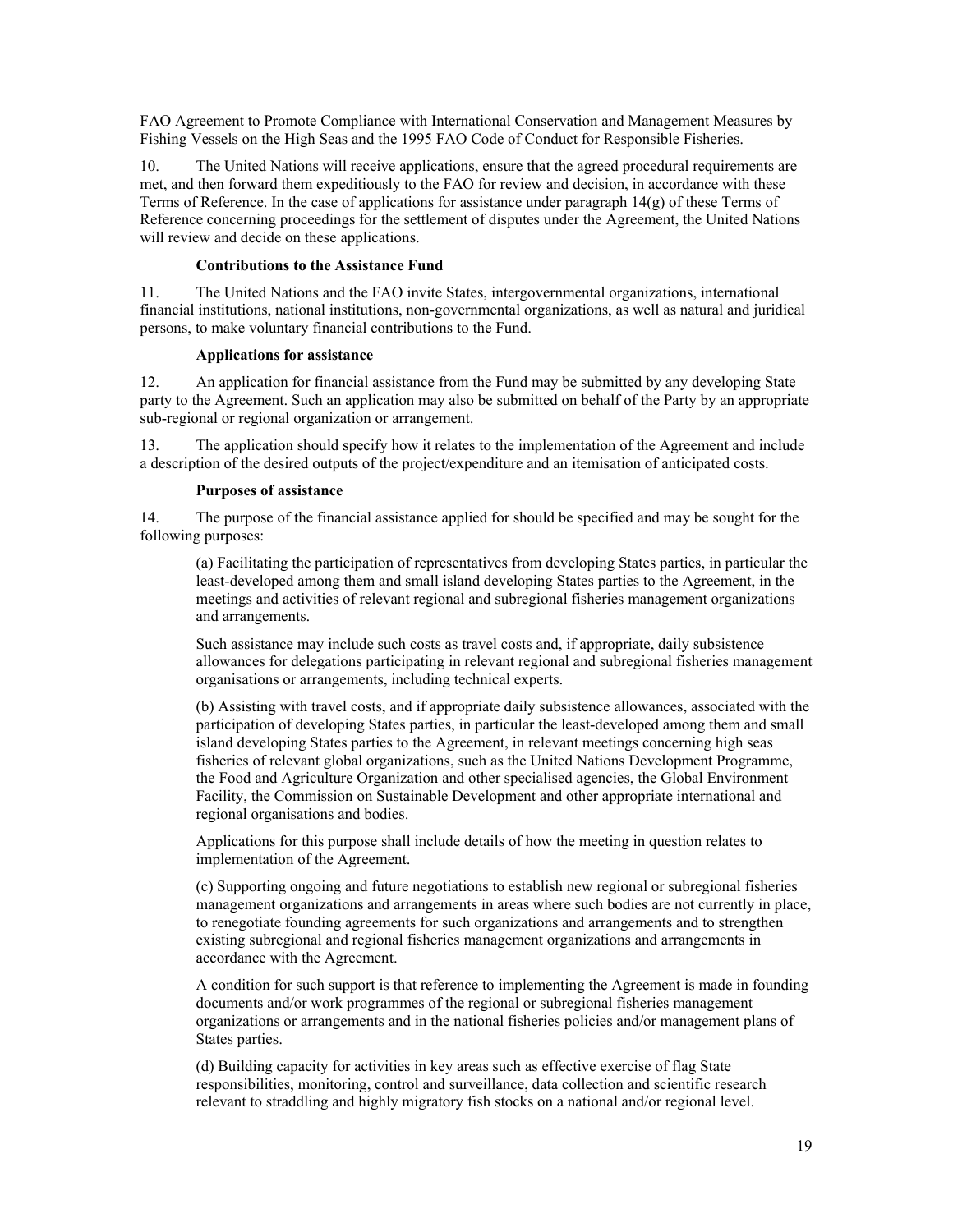(e) Facilitating exchange of information and experience on the implementation of the Agreement.

(f) Assisting developing States parties to the Agreement, in particular the least-developed among them and small island developing States, with human resources development, technical training, and technical assistance in relation to conservation and management of straddling and highly migratory fish stocks and development of fisheries for such stocks, consistent with the duty to ensure the proper conservation and management of such stocks.

(g) Assisting in meeting the costs involved in proceedings for the settlement of disputes between States parties to the Agreement concerning the interpretation or application of the Agreement in accordance with Part VIII of the Agreement or proceedings concerning the interpretation or application of a subregional, regional or global fishery agreement relating to straddling fish stocks or highly migratory fish stocks to which they are parties, including any dispute concerning the conservation and management of such stocks and complementary to any assistance provided under the ITLOS Trust Fund established by General Assembly resolution 55/7 or the Trust Fund for the International Court of Justice established by General Assembly resolution A/47/444 or the financial assistance fund established by the Permanent Court of Arbitration.

### **Consideration of applications and granting of assistance**

15. Requests for financial assistance shall be considered without delay in the order in which they have been submitted. The FAO will establish a panel of independent and impartial experts of the highest professional standing to review the applications and to make recommendations on the amount of financial assistance to be given in each case. The panel also will include two official representatives from States parties to the Agreement, one of whom is a donor to the Fund, as well as technical experts and a representative from the United Nations, as required.

16. In case of applications for travel related expenses, as specified in paragraphs 14(a) and 14(b), the FAO may make decisions on applications without referral to the panel.

17. Review of applications and decisions shall be guided by the purposes of the Fund, the provisions of the Agreement, the financial needs of the requesting developing State party and availability of funds, with priority given to least developed countries and small island developing States parties to the Agreement. The financial assistance shall be provided on an impartial basis. Consideration of applications will also include an assessment of whether any existing alternative sources of assistance are available. All decisions on assistance from the Fund shall take into account the size of the Fund and the need for cost effectiveness in its use

18. In considering applications, the United Nations and the FAO should also work together to inform relevant regional fisheries management organizations and UN bodies about applications under the Fund in order that they may comment if they so choose.

19. The United Nations and the FAO, as appropriate, will provide financial assistance from the Fund in an expeditious manner in accordance with paragraphs 15-18 of these Terms of Reference.

Application of the Financial Regulations and Rules of the Food and Agriculture Organization

20. FAO shall establish and manage the Fund in accordance with its Financial Regulations and other applicable Rules.

### **Reporting**

21. An annual report on the activities of the Fund, including a financial statement of the contributions to and disbursements from the Fund, shall be included in the report of the Secretary-General of the United Nations on "Sustainable fisheries, including through the 1995 Agreement for the Implementation of the Provisions of the United Nations Convention on the Law of the Sea of 10 December 1982 relating to the Conservation and Management of Straddling Fish Stocks and Highly Migratory Fish Stocks, and related instruments". A report on the activities of the Fund to date, including a financial statement of the contributions to and disbursements from the Fund shall also be presented at the Review Conference provided for in Article 36 of the Agreement.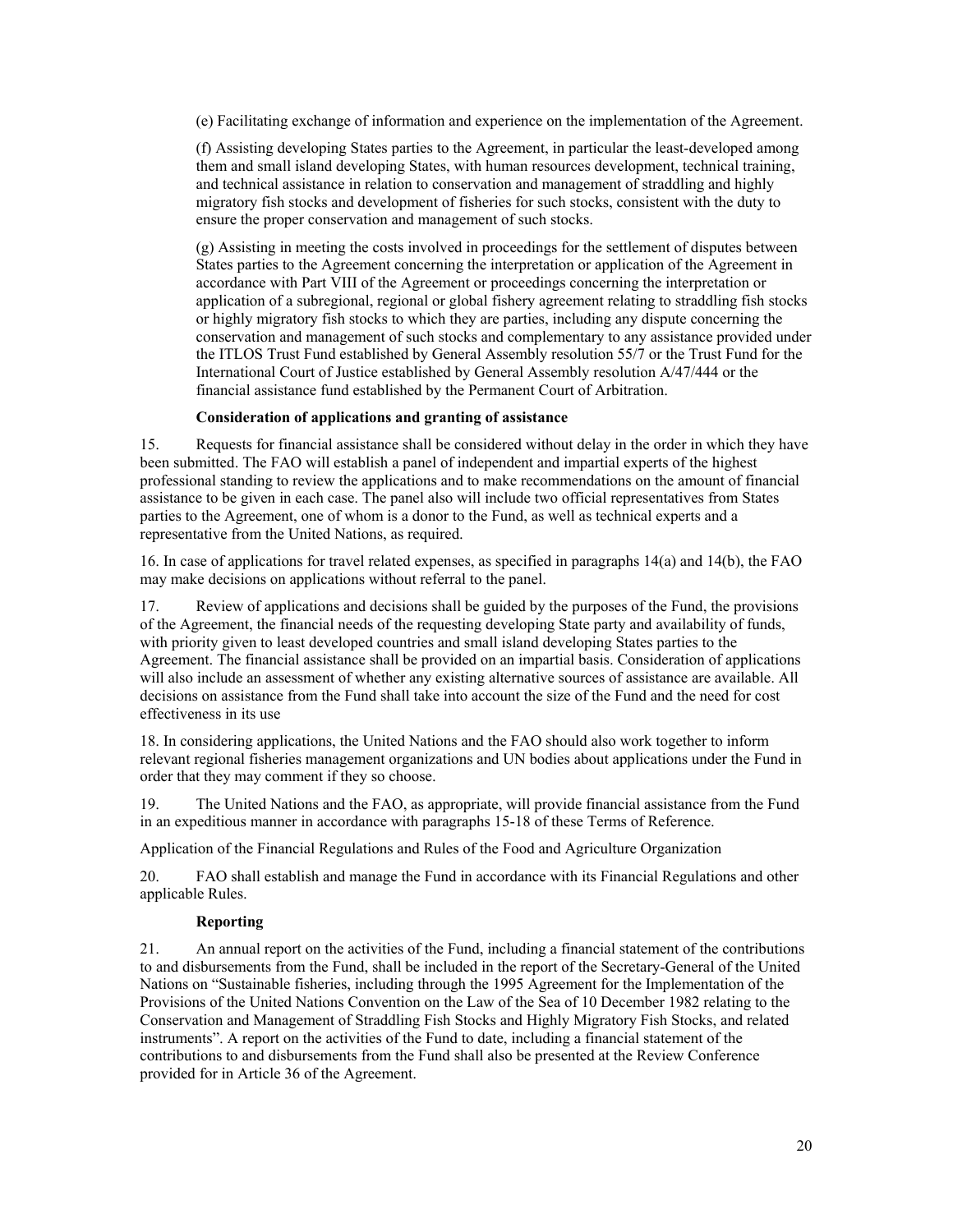22. Recipients of assistance shall be required to provide a report on the purpose and outcome of the approved expenditure to the FAO for the above-mentioned report. The United Nations and the FAO shall share these reports.

### **Revision and Review**

23. These Terms of Reference may be revised if circumstances so require.

24. The States parties to the Agreement shall periodically review the activities of the Fund with a view to assessing and evaluating the effectiveness of the financial assistance provided pursuant to these Terms of Reference.

25. Taking into account paragraph 17 of these Terms of Reference, the States parties to the Agreement may also make recommendations on priorities for the use of the Fund.

### **Publicity**

26. The United Nations and the FAO will maintain on their websites details of the Fund, including details on application procedures, assistance provided, and links to other relevant websites. The United Nations and the FAO should also explore ways to promote contributions to the fund and knowledge of the fund through regional fisheries management organizations and arrangements, multilateral donor organizations, and international financial institutions.